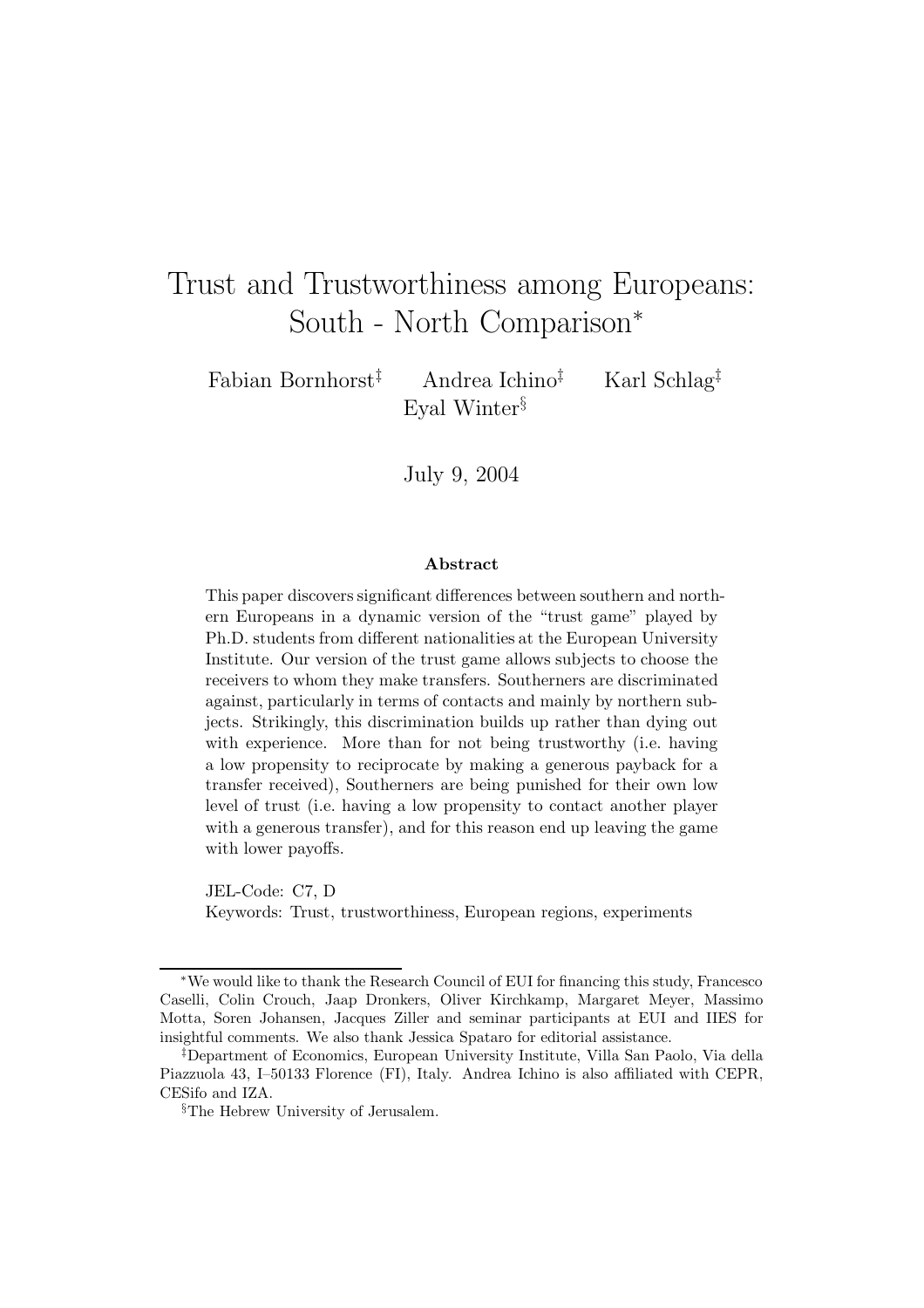### **1 Introduction**

Most economic interactions are preceded by a stage in which agents select partners. Entrepreneurs select their counterparts for a partnership, firms select suppliers, consumers select retailers and employers choose workers from pools of applicants. The initial choice of a partner as well as the decision about the volume of activity to a large extent depends on the agent's beliefs about the prospects of building trust and reciprocity with potential partners. If the interaction takes place repeatedly, experience will play a role as well. Selectors are expected to return to those partners who proved to be trustworthy, and avoid those who failed to reciprocate. In a global environment where economic interactions go across countries and cultures, national diversity may have a substantial impact on agents' initial beliefs regarding partners as well as on the evolution of their interaction over multiple transactions.

In this paper we report on experimental results that describe the impact of cultural diversity on agents' choices of partners as well as on the outcomes of economic interactions. Our subject pool involves participants from different European nationalities. Dividing the continent into two regions our objective is to compare subjects' perceptions about trust and reciprocity between northern and southern Europe by studying subjects' choices of partners and the volume of economic activity.

The issues of trust and reciprocity in economic interactions have been given a considerable attention by the recent literature in experimental economics. Berg, Dickhaut and McCabe (1995) addressed these issues by designing a trust game experiment. The standard format of a trust game involves two players. The "sender" who is assigned an amount of money  $x$  by the experimenter decides on a transfer  $0 \le t \le x$  to be made to the "receiver", who will receive three times the amount of this transfer, i.e., if the sender concedes the amount  $t$  to the receiver, then the latter receives  $3t$  (while the sender loses just  $t$ ). Following the transfer made by the sender, the receiver has to decide how much she wants to return. The amount that the receiver decides to return is denoted by  $g \in [0, 3t]$  and is equal to what the sender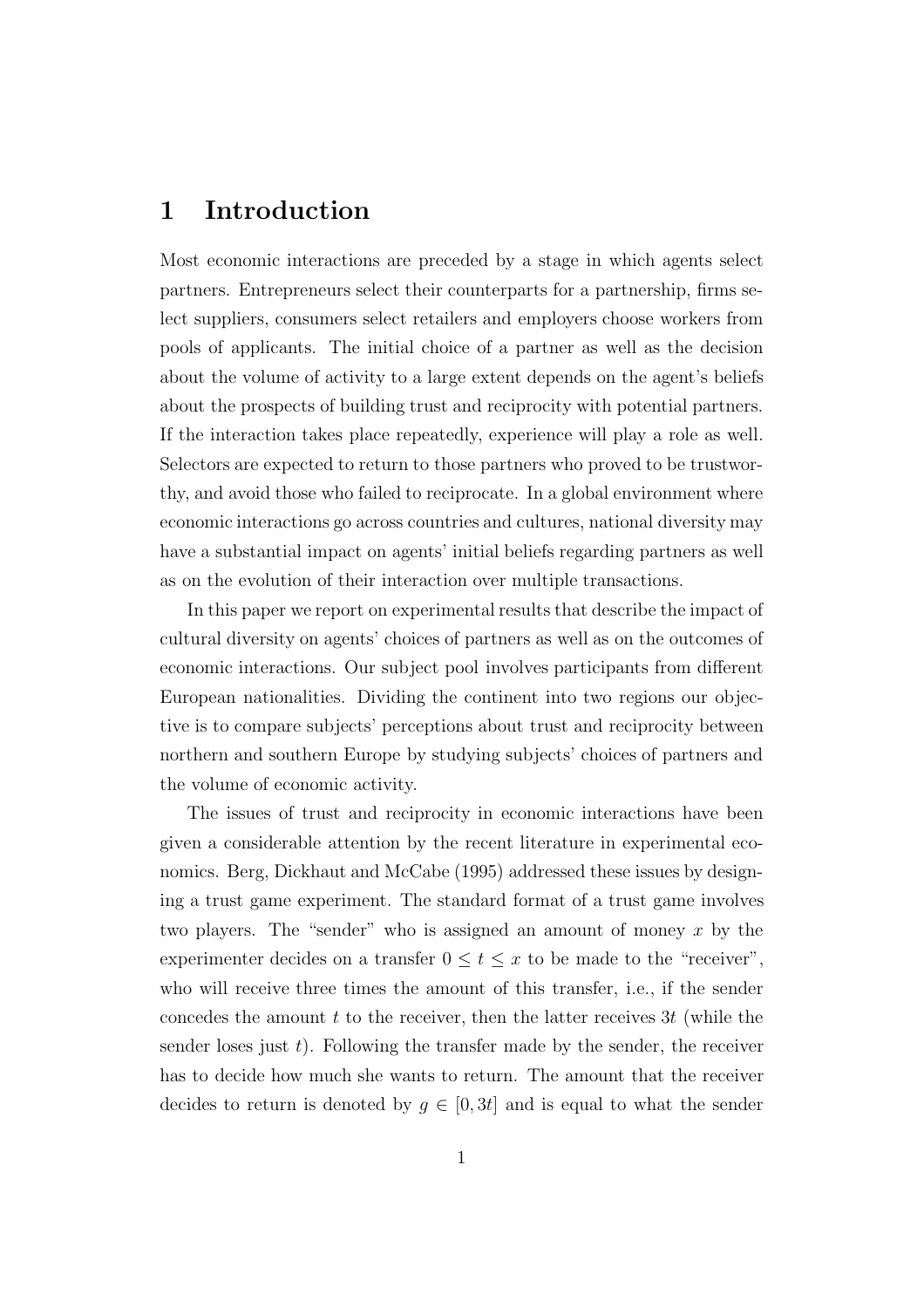gets back. While the unique Nash equilibrium prediction of the game is for the receiver to make zero payback and therefore for the sender to make no transfer at all, Berg, Dickhaut and McCabe (1995) found that senders did make considerable transfers, which are backed by substantial paybacks. Among other papers that study subjects' behavior in this trust game is Bucan, Croson and Johnson (2000), which involves a comparison across different countries including the US, China, Japan and Korea focusing on the effect of preliminary discussions within groups on behavior in the trust game.

Our framework differs from this strand of literature in three major aspects. First, we are not interested in differences across countries when subjects interact with partners of the same nationality. We are instead interested in differences across countries when subjects from different nationalities jointly play together our version of the trust game. Second, to highlight the role of the choice of partner in real settings we have allowed participants to choose the partner to whom they make a transfer. Finally, we have designed a dynamic version of the trust game to allow trust and reciprocity to be built up and to enable us to study the evolution of trust in our multi-cultural framework. Our version of the trust game will be described in greater detail in Section 2.

Somewhat more related to our framework is Fershtman and Gneezy (2000) which reports results on a one shot trust game played between Ashkenazi (Jews of European descent) and Sephardi (Jews of Middle Eastern origin) Israelis. They found that Sephardi subjects were discriminated against in the amount of transfers they received although their payback behavior wasn't different from that of their Ashkenazi counterparts. In contrast to their framework in which matching was fixed and the interaction involved a one shot game, in our framework each subject can act both as a sender and a receiver; subjects choose their partner and interact repeatedly within the same group. These features will allow us not only to detect discrimination but also to go more deeply into its roots by analyzing the way it evolves over different periods.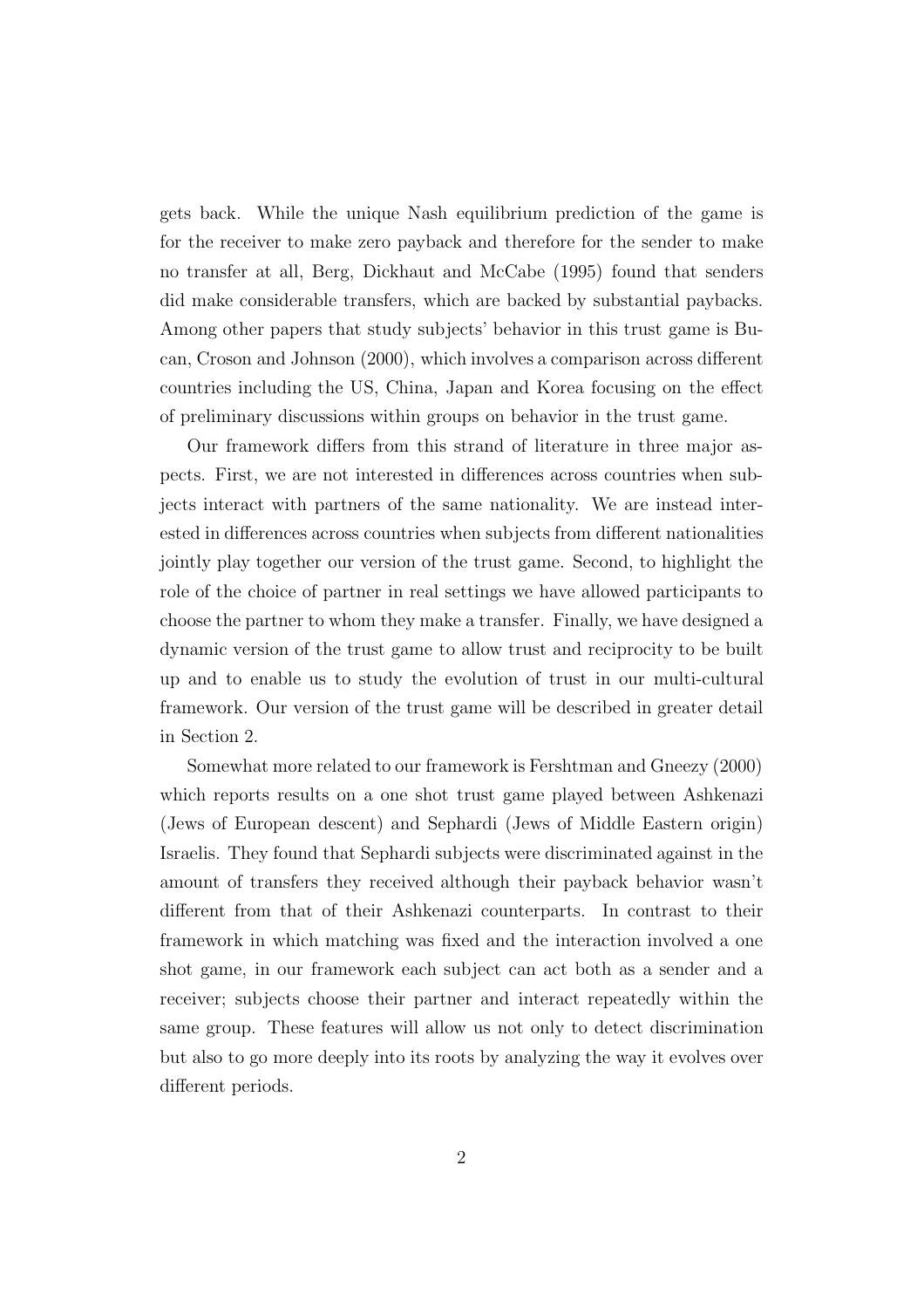We have conducted our experiment in an environment where a major role of nationality is least expected. Our subject pool involves Ph.D. students at the European University Institute (EUI) in Florence. The EUI whose main objective is to provide advanced academic training to Ph.D. students in a European perspective, attracts young intellectuals from EU member countries with substantial international exposure and with a typical fluency in at least three European languages. If the role of nationality within this group is strong, we would expect it to be even stronger among the general population of Europe.

Our results, presented in Sections 3, 4 and 5, indicate discrimination against South in terms of number of contacts, carried out mainly by northern subjects. However, the most interesting finding is the fact that this discrimination builds up rather than dying out with experience. More than for not being trustworthy (i.e. having a low propensity to reciprocate by making a generous payback for a transfer received), Southern Europeans are being punished for their own low level of trust (i.e. having a low propensity to contact another player with a generous transfer), and for this reason ends up leaving the game with lower payoffs.

As discussed in the concluding Section 6, we find these results particularly striking because of the international exposure of our group of subjects. We interpret these results as an indication that cultural differences in standards regarding trust and reciprocity, possibly related in our case to the stage of development or to the role of the family in the two regions, may be sufficiently robust to persist even when individuals change their original habitat.

#### **2 The Design**

The design of our experiment is described extensively in Appendix A. Here we limit ourselves to a summary of its most important features. We conducted three sessions with a total of 110 participants hired among EUI Ph.D. students from different European countries. Upon entry, subjects were asked to fill in a form in which they had to specify their nationality in addition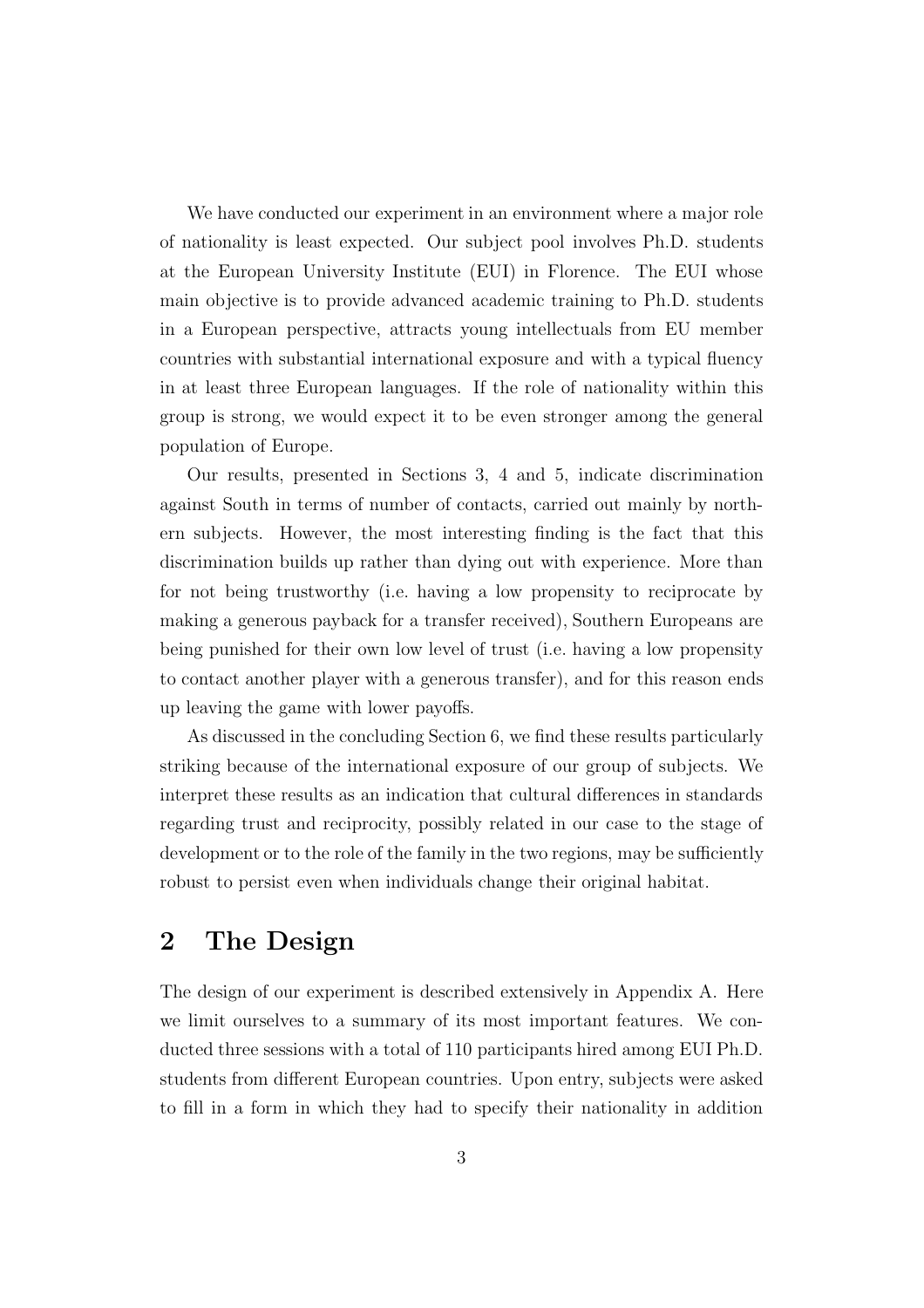to other bits of personal information (gender, age and number of siblings) that still allowed their identity to be kept anonymous. This was mainly done in order to blur the fact that our interest lies with the issue of nationality. In each session subjects played six treatments in each of which they were assigned randomly to a group of five players. At the beginning of each treatment the personal information about the other players was made public within the group.

In the first four treatments subjects were allowed to choose without restrictions the partner with whom they wanted to interact among the four subjects in their group. Every one of these treatments involved 6 periods with the following structure: At the beginning of the period, each player received an endowment of 100 points, equivalent to 0.35 Euros. Subjects were then given the opportunity to transfer any part of the initial endowment to a single player of their choice within the group.<sup>1</sup> If a sender made a transfer of  $t$  to a receiver she received  $3t$ . Then each subject who received a transfer had an option to return back any part of it to the person who made him the transfer and the period ended. All decisions were made via computer terminals. At the end of each period a subject saw on the screen only the actions and payoffs of the interactions in which she had been involved (i.e. the one in which she had been a sender if she had transfered a positive amount to some player, and the ones in which she had been a receiver if she had received a transfer from one or more other players). Thus, subjects did not know at the end of a period what had happened between other pairs of players.

The fifth treatment differed from the previous four because subjects were randomly matched to another player at the beginning of each period. Thus, they did not have the possibility to choose a partner and could only send to the player randomly assigned to them. The sixth and final treatment was instead identical to the first four.

Most of our analysis will involve the first four treatments, since the last two treatments are distorted by the absence of free choice in the fifth treat-

<sup>&</sup>lt;sup>1</sup>Note that choosing no partner was possible, in which case the transfer was equal to zero.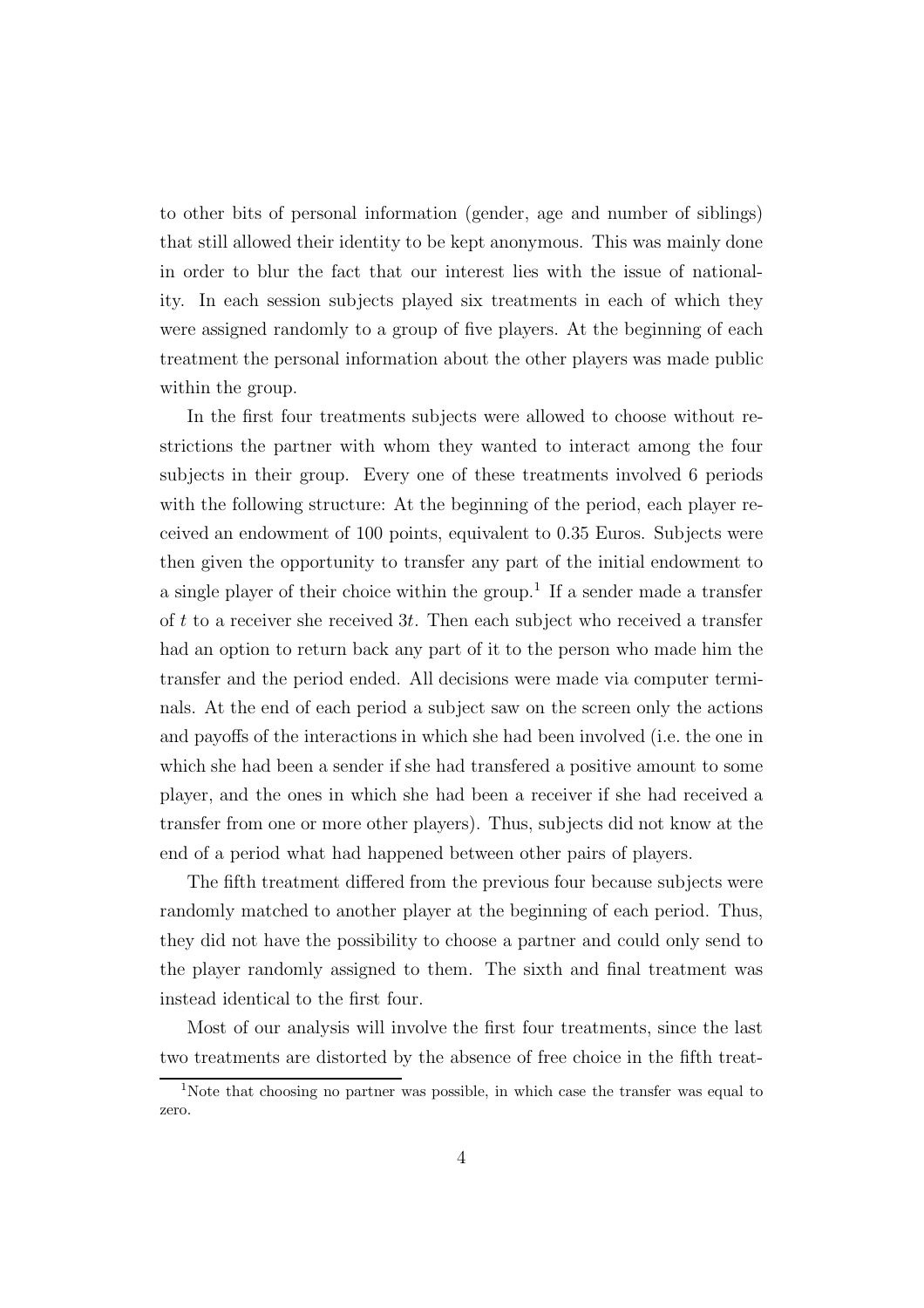ment. However, we will also look at how imposing a partner in the fifth treatment changes the behavior of subjects in the last treatment in which the choice of partner is again free.

In reporting the results we will refer to two characteristics of players: "trust" and "trustworthiness". Trust concerns sending behavior. It refers to the propensity of a player to contact another player and to make high transfers, which we interpret as a propensity to trust the receiver to reciprocate.<sup>2</sup> By looking at the aggregate data within each region we will provide analysis regarding the extent to which region  $H$  trusts region  $K$ , where  $H, K \in \{ \text{North}, \text{South} \}.$  This will be done by looking at the propensity by which players from region  $H$  choose to make a transfer to players of region K as well as the amount of transfers they make. Trustworthiness stands for the tendency of a player to reciprocate by making a generous payback for a transfer he/she received. At the regional level it will be measured by the average return ratio, i.e. what receivers return to senders as a fraction of what they have received. The precise statistics will be explained later. We provide the analysis at the regional level and not at the country level as we fail to have sufficiently many observations for each country pair separately.

#### **3 Results**

The evidence provided in this paper is based on the aggregation of countries in two regions (South, North) according to their average geographical latitude. Table 1 lists the countries represented in each region, the average latitude (in degrees) of each country and the number of subjects per country.

Table 2 provides some general descriptive statistics based on the following notation. The variable  $f_i^N$  is the frequency of northern players seen by sender  $i$  in her group. With five randomly selected players in each group a sender sees four players and thus the variable takes the following values:  $f_i^N \in$ 

<sup>2</sup>Note that, in our framework, lack of trust can emerge either because senders assign a small probability to the event that their partner will reciprocate or because senders are risk averse. The distinction between these two possible reasons for not trusting others is outside the scope of this paper.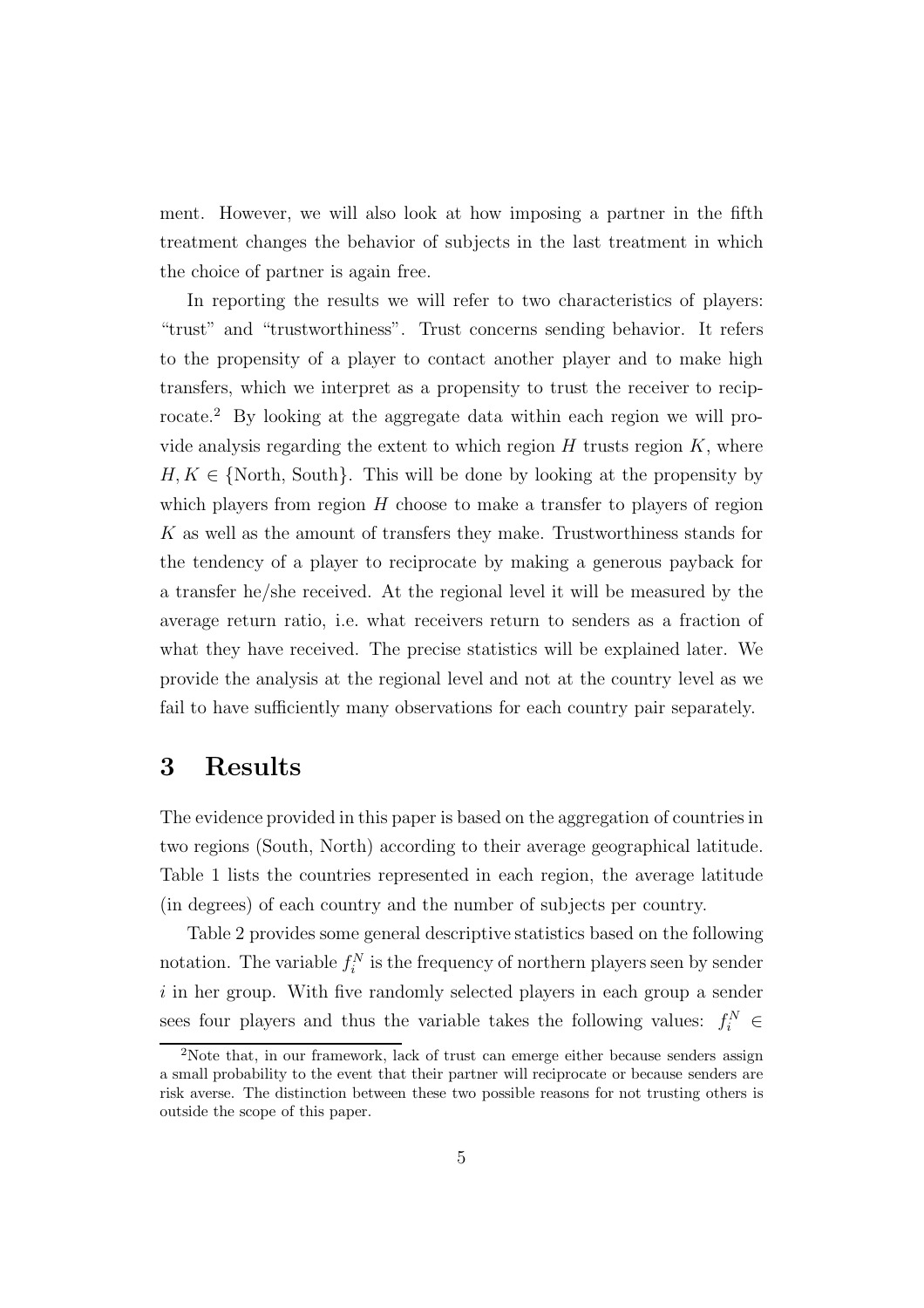$\{0, 0.25, 0.5, 0.75, 1\}$ . For each of these values we have a column in Table 2. Notice that whenever this variable takes value 0 the sender faces only players from South and hence cannot choose a player from North. The converse is true if  $f_i^N = 1$ .

We denote the average frequency of zero transfers (i.e. no choice of partner) for senders of region  $H \in \{N, S\}$  by  $Z_H(t=0)$ . These frequencies are reported in the first row of Table 2 for each value of  $f_i^N$ . Interestingly, with the exception of the shift from  $f_i^N = 0$  to  $f_i^N = 0.25$ ,  $Z_N(t = 0)$  decreases with the fraction of northern players seen by the sender, indicating that on average North are<sup>3</sup> more willing to trust when a larger number of interactions with North is possible. The opposite pattern prevails instead for South since  $Z_s(t=0)$  increases with  $f_i^N$ .

The average transfers by senders of the two regions are denoted by  $t_N$ and  $t_S$  and are displayed in the second row of the table. For all values of  $f_i^N$ northern senders transfer more tokens than southern senders, which indicates that North have a larger propensity to trust. In the first column of the table it is also worth noting the relatively low amount transferred by southern senders (60 tokens) when the potential partners are all from South.

Denoting with  $t_i$  the amount that sender i gives to her partner and with  $g_i$  what sender *i* gets back, we define the return ratio as  $r_i = \frac{g_i}{3t_i}$ . The third row of Table 2 reports the average return ratios chosen by the northern  $(r_N)$  and southern  $(r_S)$  receivers to which a sender i makes a transfer, for each value  $f_i^{N,4}$  On average, the return ratio chosen by northern receivers is just 2 percentage points higher than the one chosen by southern receivers  $(56\% \text{ vs. } 54\%)$ . Finally, we define the overall payoff earned by sender i as  $\pi_{i,send} = 100 - t_i + g_i$ , while the payoff for the same subject viewed as a receiver is defined as  $\pi_{i,rec} = (sum \space of \space total \space amounts \space received \space by \space other \space players$ − sum of total amounts returned to other players). Thus the total payoff for

<sup>3</sup>In the sequel we will use the terms "South" and "North" to refer to the plurality of subjects from the two regions. Thus, "South" and "North" will be short for "Southerners" and "Northerners".

<sup>&</sup>lt;sup>4</sup>Note that these figures are not available for North (South) in the cases in which only South (North) are seen by sender  $i$ .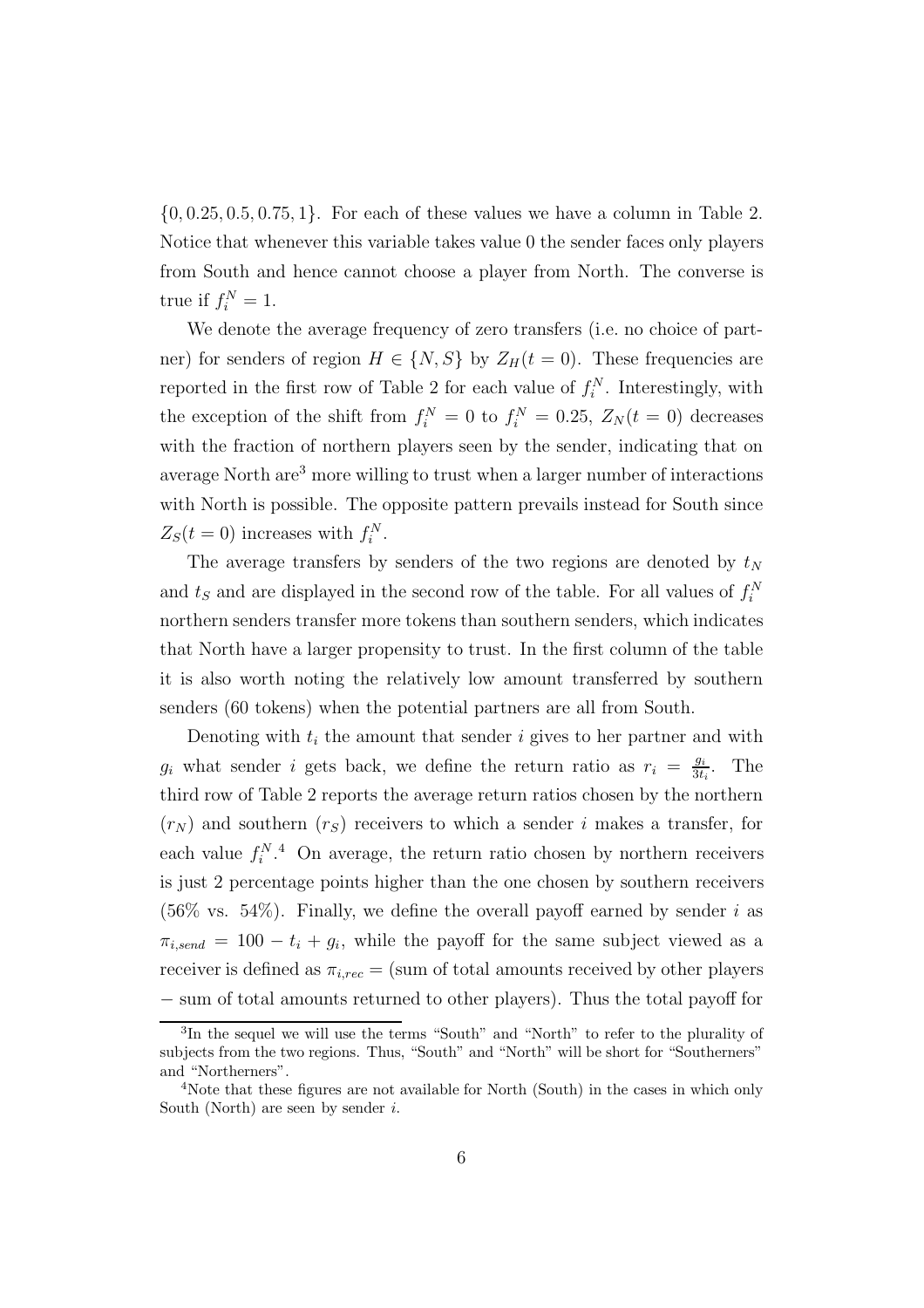subject *i* is the sum  $\pi_{i,total} = \pi_{i,send} + \pi_{i,rec}$ . The averages of these payoffs for the two regions  $(\pi_{N,send}, \pi_{S,send}, \pi_{N,rec}, \pi_{S,rec}, \pi_{N,total}, \pi_{S,total})$  are displayed in the last rows of the table. On average, and independently of the sending, receiving or overall perspective, northern subjects walk out of the game with higher payoffs.

In the following, we will investigate the way that such differences emerged in the course of the game. We will also analyze how robust these differences are and if they are statistically significant. Because we are interested in situations in which players actually had a choice, we will exclude the cases where  $f_i^N$  is 0 or 1, i.e. the cases in which a sender sees only southern or northern partners in her group.<sup>5</sup>

#### **3.1 Discrimination against South**

The level of trust by players from region  $H$  to players of region  $K$  can be measured by two indicators: (i) the propensity by which a region  $H$  player contacts a region  $K$  player to make a positive transfer and (ii) the amount of transfer made by region  $H$  players to region  $K$  players. Since the frequency of players from the two regions is not the same in each group of players, contact opportunities between regions are not uniformly distributed. Thus one has to be careful in analyzing senders' behavior in terms of both (i) and (ii). However, note that the group composition is determined by the computer in a completely random fashion. We can, therefore, exploit the exogenous variability of group composition to test whether the region of potential partners affects the choices of players or, on the contrary, players choose their partners independently of regional considerations.

Let  $R_i^N$  be a dummy variable taking value 1 if the receiver chosen by sender  $i$  is from North and 0 otherwise. If sender  $i$  chooses her partner disregarding the region to which the receiver belongs the following equality must hold

$$
E(R_i^N) = f_i^N \tag{1}
$$

<sup>&</sup>lt;sup>5</sup>Note that this exclusion does not raise concerns because group composition is random.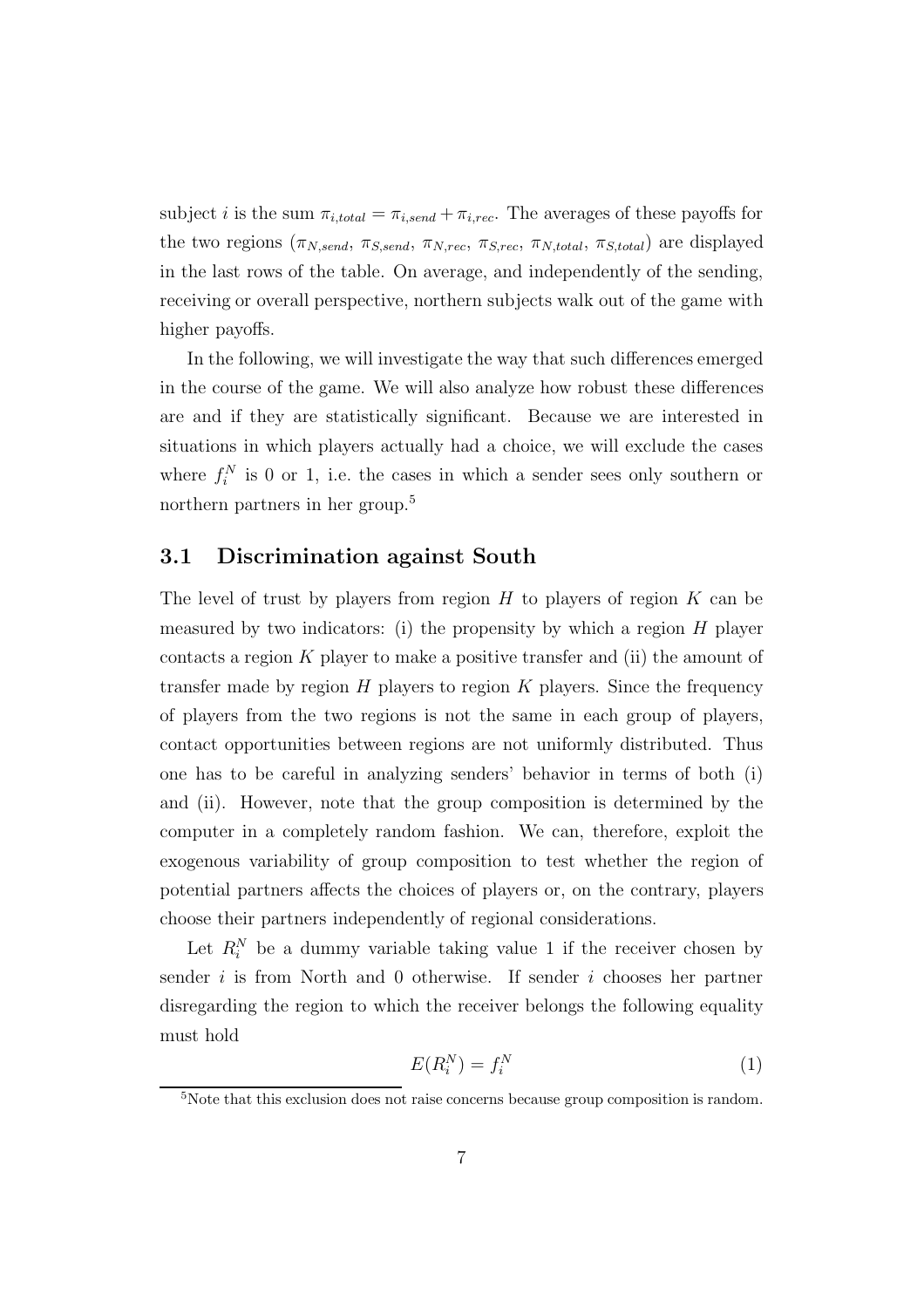where  $E$  denotes the expectation operator. This equality says that, if the choice is random with respect to region, on average the fraction of northern receivers chosen by a sender must be equal to the fraction of northern players seen by the sender in her group. Figure 1 plots the sample counterpart of the expectation on the left hand side of equation (1) for each value of  $f_i^N$  between .25 and .75.<sup>6</sup> This is done for senders in the two regions separately as well as for all senders. A point above the diagonal indicates a preference for North since it means that the average frequency of choosing North is greater than the proportion of North seen by the sender.

We find that almost all the points lie above the 45 degree line. While those corresponding to southern senders are closer to it, the points for northern senders lie much further away. Of course, in the case of all senders, the points are situated in between those of North and South. Thus the figure suggests the existence of a generalized preference for choosing a northern partner as a receiver, a preference which is stronger for northern senders. Note that since  $R_i^N$  is dichotomous, and specifically bounded from above at 1, the distance from the 45 degree line has to decrease with  $f_i^N$  even in the presence of a propensity to favor North.

In order to assess whether the deviations from random choice displayed in Figure 1 are statistically significant we proceed as follows. Consider the regression

$$
R_i^N - f_i^N = D + u_i \tag{2}
$$

where  $D$  is a constant term and  $u_i$  is a zero mean random noise component. Note also that  $f_i^N$  is randomly assigned. Given equation (1), a test for the hypothesis that senders choose recipients disregarding nationality can be framed as a test for the null hypothesis that

$$
H_0: D = 0 \tag{3}
$$

which implies that  $R_i^N - f_i^N$  is zero mean noise.

<sup>&</sup>lt;sup>6</sup>For  $f_i^N = 0$ ,  $E(R_i^N)$  is of course equal to 0. For  $f_i^N = 1$ , conditioning on positive transfers  $E(R_i^N)$  is equal to 1.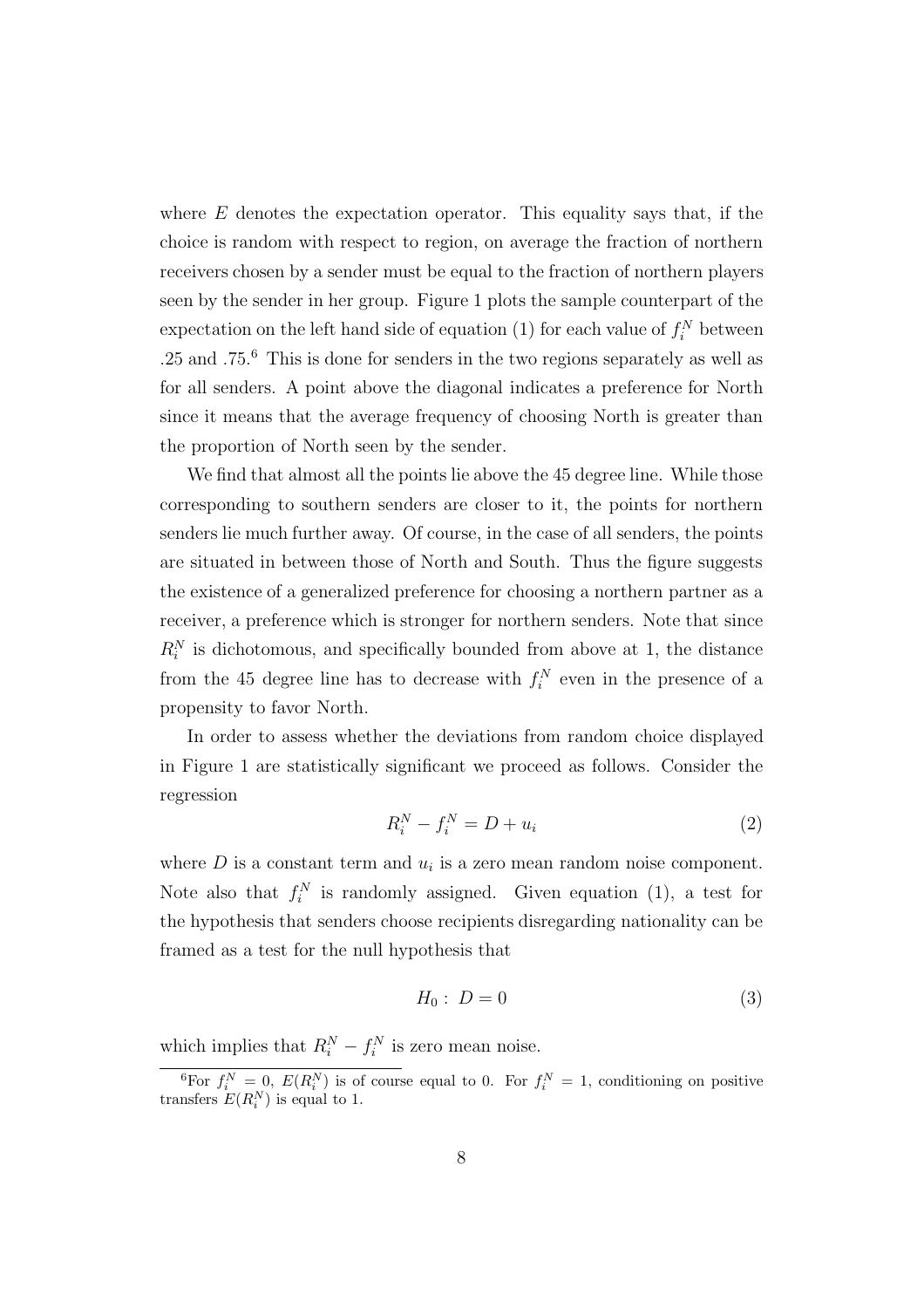Table 3 reports the results of this test for the three lines displayed in Figure 1. The evidence of a preference towards North in choosing a partner is statistically significant when aggregating over all senders and even more so when confining only to northern senders. However, the preference of southern senders towards North is not statistically significant. Since we have repeated observations for the same sender in different periods and treatments, the standard errors are corrected to account for within-individual correlation of the error component.

Figure 2 displays the estimates of the constant term  $D$  in equation 2 for each of the first four four treatments, with 90% confidence intervals. The figure suggests that the extent of deviation from randomness in favour of North increases during the development of the game.  $D$  is not distinguishable from 0 in the first treatment, but increases in the subsequent treatments, becoming significantly different from 0 (at the 10% level) in the fourth treatment. Figure 3 displays the same statistic for northern senders and the tendency towards increasing discrimination against south appears even stronger. No such evidence appears instead to characterize the behavior of South, as described by Figure 4.

Thus, the combination of results from Table 3 and Figures 2, 3 and 4 suggests the possibility that discrimination by North against South does not decrease with experience and actually builds up rather than being a strong prejudice with which North enter the game. This conjecture is further explored in the analysis that follows.

Next we concern ourselves with the magnitude of transfers made by senders differentiated by region. Table 4 shows the matrix of transfers sent by region H to region K, with  $K, H \in \{N, S\}$ . The top panel refers to the first four treatments, while the bottom panel refers to the earliest interaction in the game, occurring in period  $p = 1$  of treatment  $T = 1$ . In this table, the comparison between columns within the same row indicates how the transfers received by North and by South differ. Overall, in treatments 1 to 4, North receive more than South from northern senders. However, early in the game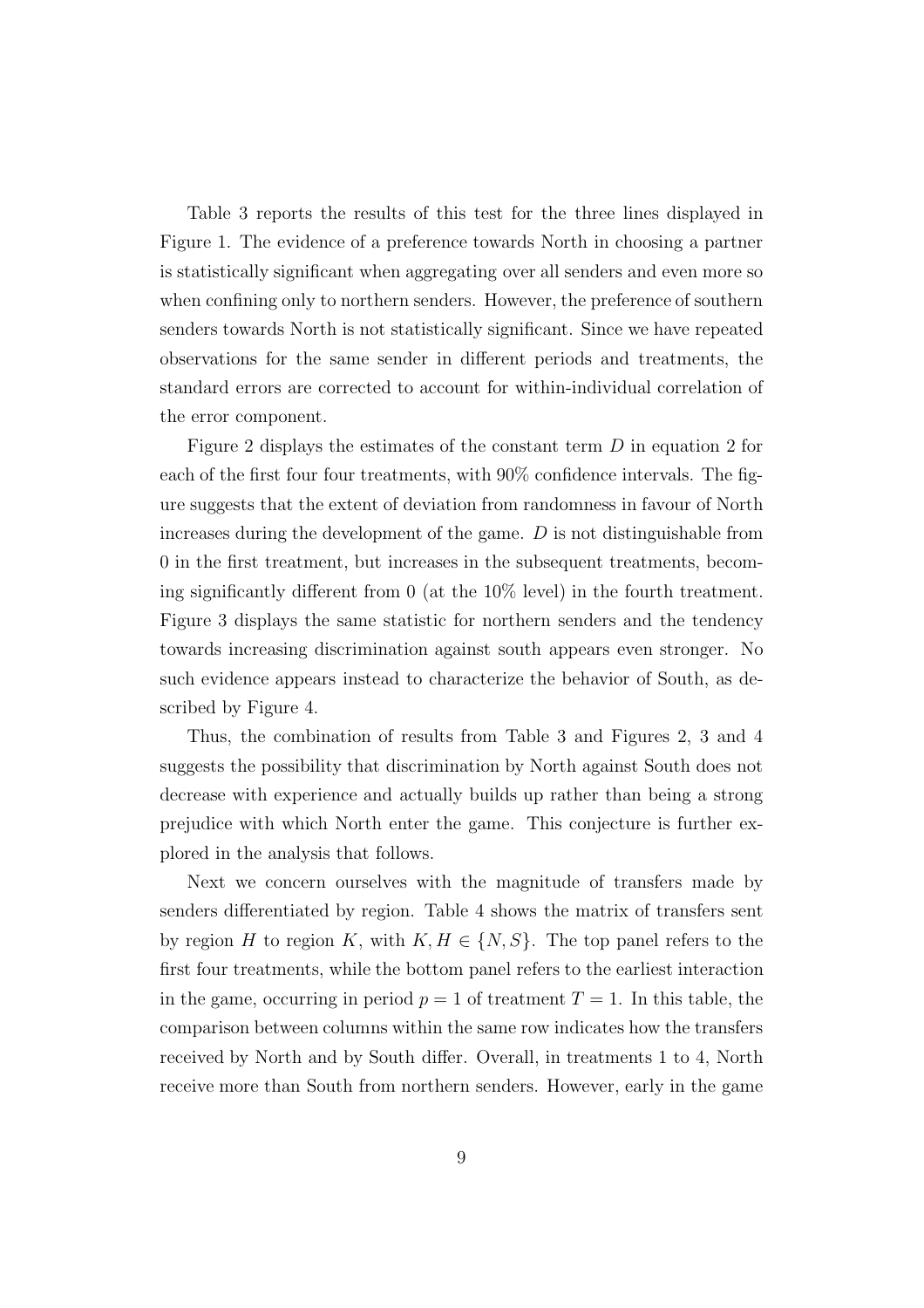$(p = 1, T = 1)$  the opposite happens: South receive more than North from northern senders.

In order to test the statistical significance of the differences shown above, we estimate the following regression:

$$
t_j = \alpha_r + \beta_r R_j^N + \delta_r X_j + \tau_j \tag{4}
$$

where  $t_j$  is the transfer sent to receiver j,  $R_j^N$  is a dummy variable taking value 1 if receiver j is from North,  $X_j$  is a vector of dummy variables denoting the gender of the sender and of the receiver and  $\tau_j$  is an error component.<sup>7</sup> The coefficient  $\beta_r$  measures the extent to which transfers received by North differ from transfers received by South. Its estimates and standard errors are reported in Table 5 for all senders and separately for northern and southern senders.<sup>8</sup>

The first row of the table reports results for the first four treatments, taking into account the within-individual correlation of error components. It shows that, on average and controlling for gender, a northern receiver is given 3.24 tokens more than a southern one and that most of this bias is attributed to northern senders: in the second column the point estimate is 5.44. These differences are small in size but statistically significant at the 10% and 5% levels respectively. However, at early stages of the interaction (see the second row of the table) the picture is different. There is no statistically significant evidence of preferences of one group over the other and, if anything, the point estimates of  $\beta_r$  for the transfers sent by northern senders even indicate that North made higher transfers to South than to North.

We conclude this section by summarizing its main observations:

• South is contacted less often and receives less transfers than North, with most of this discrimination attributed to the sending behavior of

<sup>7</sup>The inclusion of observed characteristics like age and number of siblings does not change our results in equation 4 as well as in the other estimated equations that follow. At least in the case of age this is likely to be due to the lack of sufficient variation of this variable in our sample of young Ph.D. students.

<sup>&</sup>lt;sup>8</sup>The estimated coefficients  $\beta_r$  are not numerically identical to the corresponding differences between columns of Table 4 because of the inclusion of controls for gender.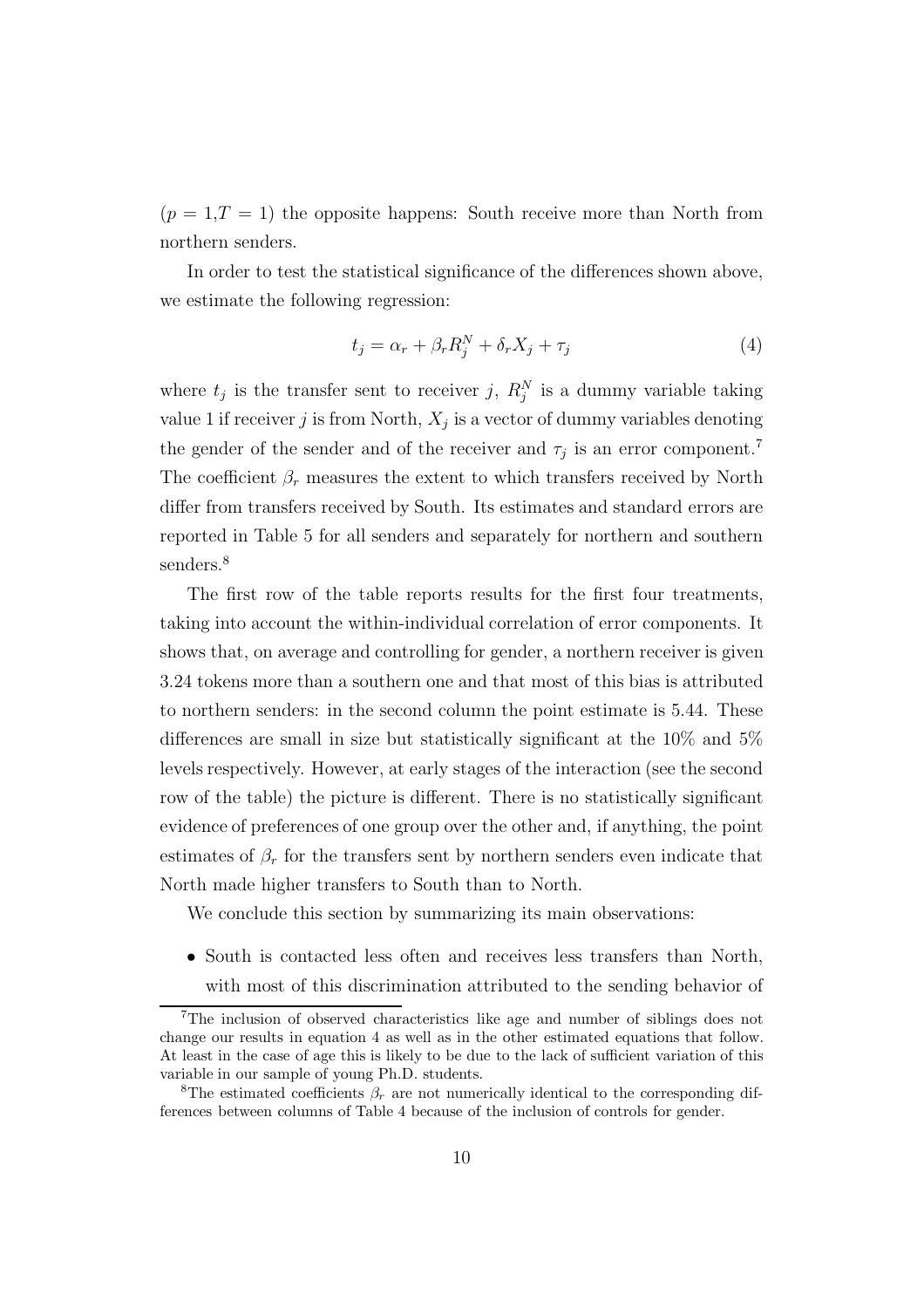North.

- The bulk of the discrimination is in the fact that South is contacted less often.
- The discrimination against South does not decrease with experience and is actually less significant at earlier stages of the game compared to when it is judged based on the overall behavior.

In the next section we attempt to investigate the source of the observed discrimination and explain how it emerges. To this end we will compare South and North in terms of their payback behavior as well as their overall tendency to make transfers.

#### **3.2 Why is South Discriminated Against?**

We will not attempt to give a conclusive answer to this question. However, further analysis of payback behavior and the evolution of sending behavior may offer some hints. We start with three conceivable conjectures for the source of discrimination:

(A) Discrimination by North against South is a result of pure prejudice that cannot be supported by the behavior of South.

(B) Discrimination by North against South is a consequence of the fact that the return ratio of South is smaller than that of North.

(C) South receive less transfers than North because South themselves transfer little (to both North and South).

We start by comparing North and South in terms of the transfers they make to others. Going back to Table 4, if we compare different rows of the matrix within the same column, we see how transfers sent by North and South differ. In all cases, i.e. independently of the region of the receiver, North transfer considerably more than South. In other words North trust more all receivers. This is true when we average over the first four treatments, as well as when we look at period 1 of treatment 1. It is interesting to observe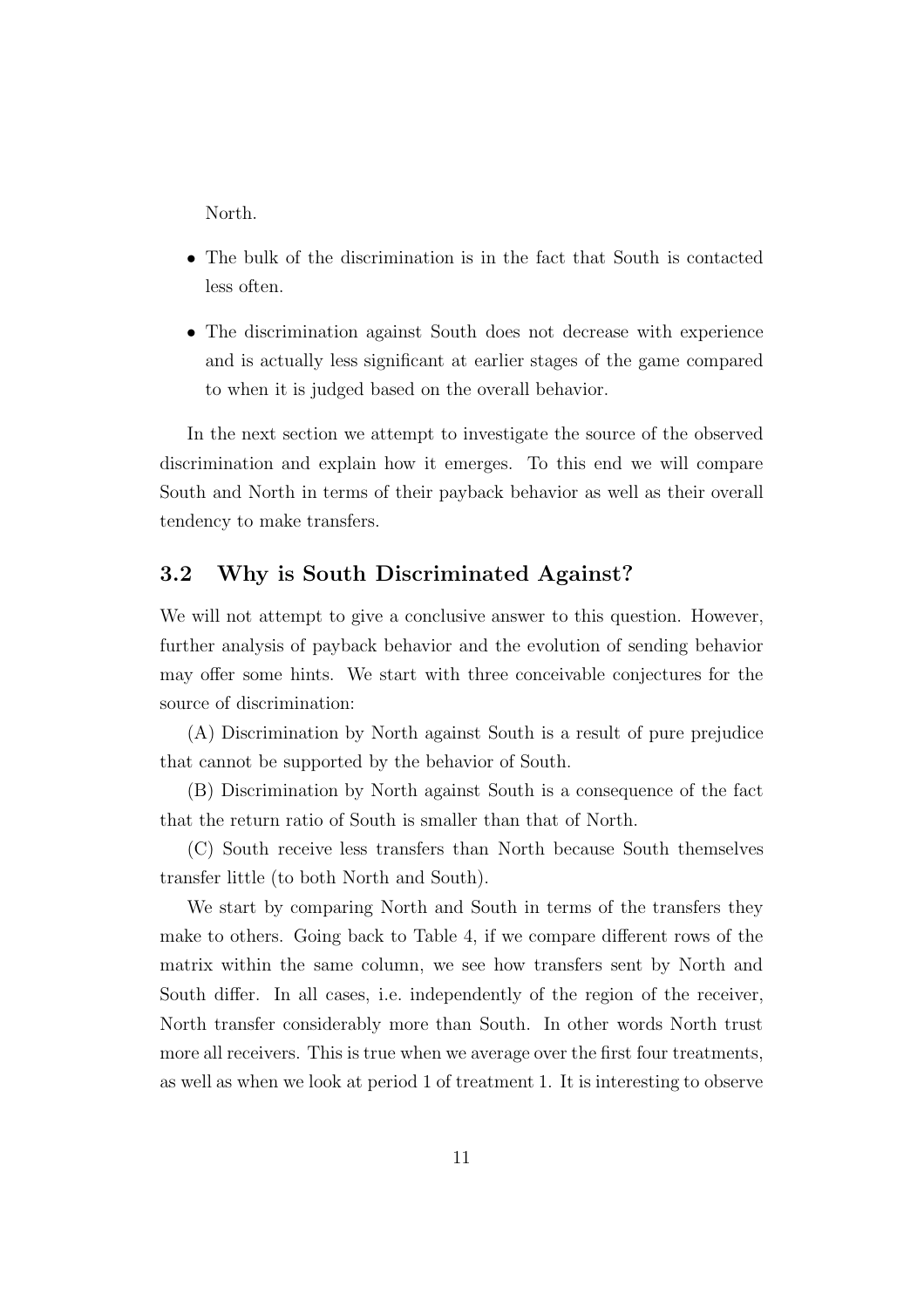that in this early interaction North transfer more to South than to North, and South transfer very little to themselves.

To test the significance of these differences the appropriate regression to be estimated is

$$
t_i = \alpha_s + \beta_s S_i^N + \delta_s X_i + \theta_i \tag{5}
$$

where  $t_i$  is the transfer sent by sender i,  $S_i^N$  is a dummy variable taking value 1 if sender i is from North,  $X_i$  denotes the gender of the sender<sup>9</sup> and  $\theta_i$  is an error component.<sup>10</sup> The coefficient  $\beta_s$  measures the extent to which transfers sent by North differ from transfers sent by South. Results are reported in Table 6 for transfers sent to all receivers and separately to northern and southern receivers.<sup>11</sup>

The first row of the table reveals that, controlling for gender, North transfer significantly more than South (on average 10.35 more tokens to the group as a whole, and 12.24 more tokens to northern players). North's tendency to transfer more than South is very high also at the earliest stage of the interaction (12.80 tokens more than South to the group as a whole in row  $T = 1, p = 1$ .) But perhaps the most interesting observation here is the fact that North treat South (in terms of transfers) much better than South treat itself (on average 28.41 more tokens in  $T = 1, p = 1$ ).

In Figure 5 we consider the evolution of the game by looking separately at each of the first four treatments, and the evidence confirms again that North tend to transfer more than South on average.<sup>12</sup> If we interpret a generous transfer by a sender as an indication that the sender trusts the receiver to reward him/her later in the game (either by making a generous payback or by making a generous transfer in a subsequent period) then Table 6 and Figure

<sup>&</sup>lt;sup>9</sup>The gender of the receiver cannot be included in this case because of the presence of zero transfers, i.e. situations in which there is no receiver.

<sup>10</sup>Standard errors are computed taking into account within-individual correlation of the error terms.

<sup>&</sup>lt;sup>11</sup>The estimated coefficients  $\beta_r$  are not numerically identical to the corresponding differences between rows of Table 4 because of the inclusion of controls for gender.

 $12$ Note that the differences in transfers between North and South reported in the figure are statistically significant at the 5 percent level in each treatment.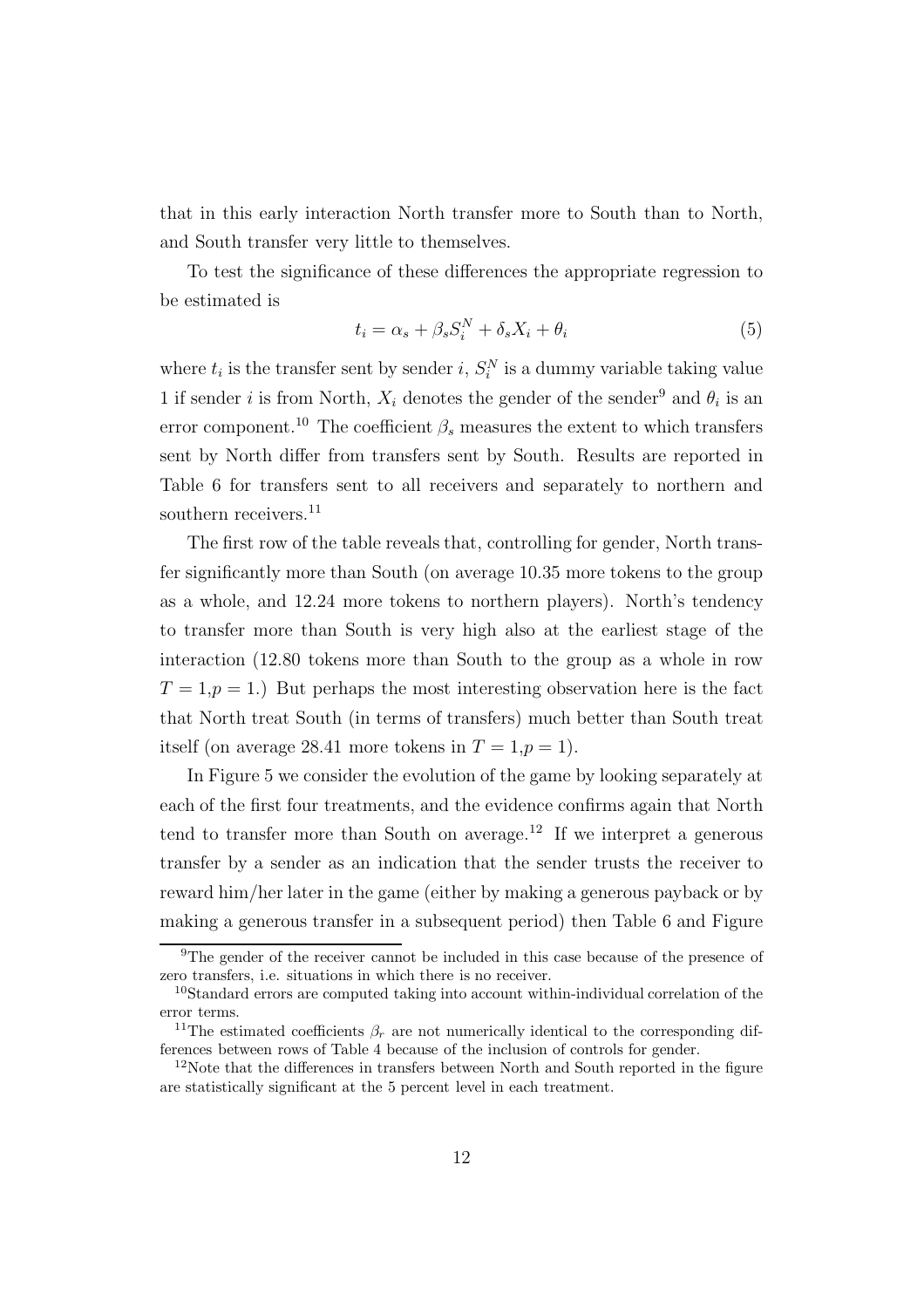5 clearly indicate that North are endowed with the propensity to trust others more than South and that this holds also at a very early stage of the game.

We next move to compare North and South in terms of their payback behavior. Here we estimate the regression

$$
r_i = \delta + \gamma_r R_i^N + \eta_r X_i + \rho_i \tag{6}
$$

where  $r_i = \frac{g_i}{3t_i}$  is the return ratio chosen by the receiver for sender i,  $R_i^N$ is a dummy variable taking value 1 if the receiver chosen by sender  $i$  is from North,  $X_i$  is a vector of dummy variables denoting the gender of the sender and of the receiver, and  $\rho_i$  is an error component. The coefficient  $\gamma_r$  measures the extent to which northern receivers choose a higher return ratio than southern ones. Results are reported in Table 7 for all senders and separately for northern and southern senders.<sup>13</sup>

Judged on the basis of the first four treatments (see the first row of the table), the return ratio chosen by northern receivers is not significantly higher than the one of southern receivers, independently of the region of the sender. The picture changes, however, when we look at the earliest stage of the game (the first period of the first treatment) in the second row of the table. Here we see that southern receivers return significantly less than northern receivers as a fraction of what they received in the initial transfer. Moreover, note that the difference is particularly large when the sender is from North.

Taken together, the evidence provided above is against conjecture (A). We see little evidence for discrimination against South at the outset. On the other hand, South return less than North as a ratio of what they receive in the earliest stage of the game.<sup>14</sup> Moreover, South send lower transfers throughout the game. This suggests that the discrimination against South that builds up later in the game may have to do with South's tendency to return less at the earliest stage of the game (conjecture B) and/or to make

<sup>13</sup>Standard errors are computed taking into account within-individual correlation of the error terms.

 $14$ Note that this conclusion differs from that of Fershtman and Gneezy (2000) who establish that the discrimination against Sephardi receivers is irrational as payback behavior in the two groups was essentially the same.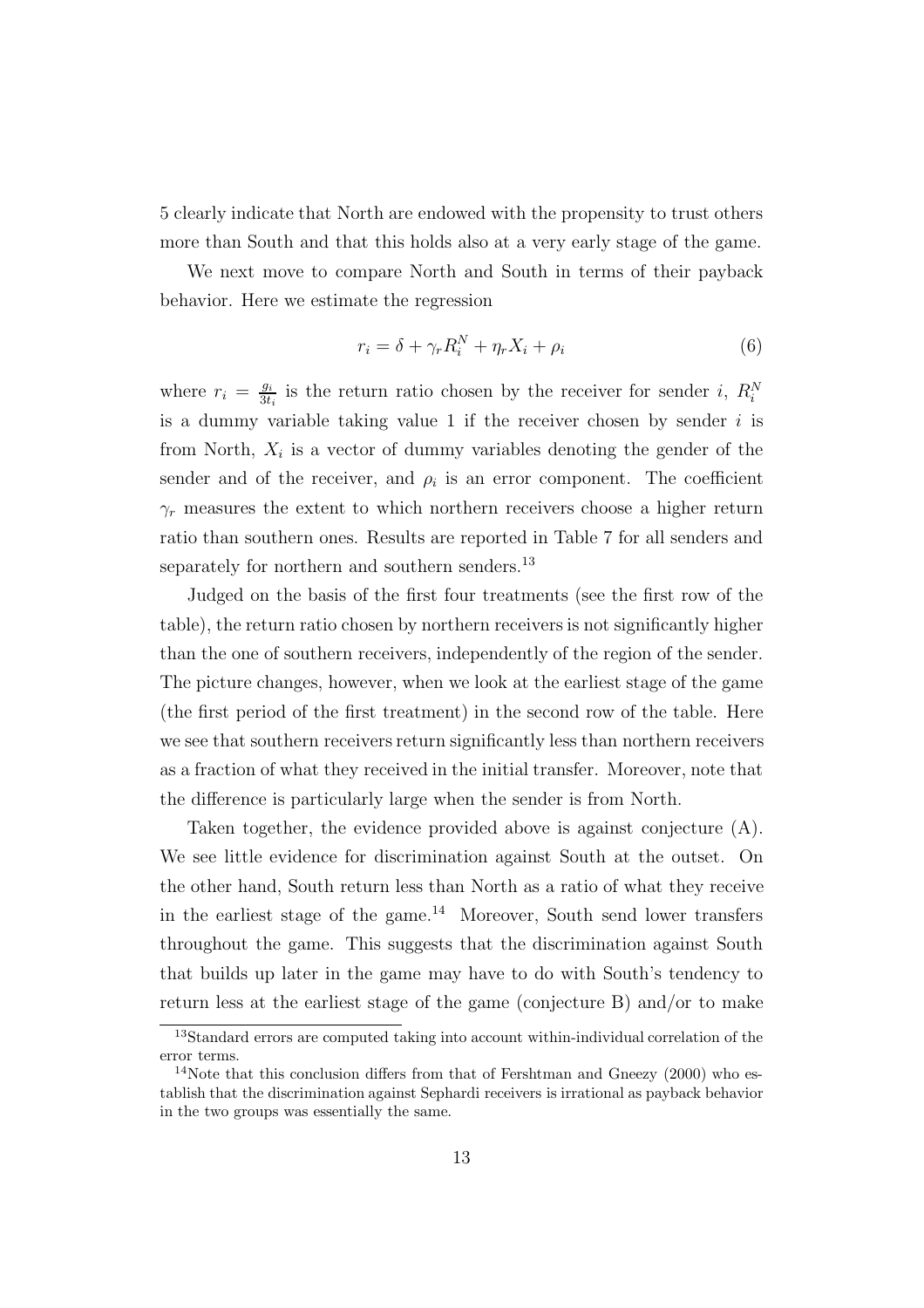lower transfers in general (conjecture C).

We further explore the validity of these conjectures by looking at the way contacts are positively reinforced and reciprocated from period to period. In Table 8 we test whether the choice of a sender in the second period differs from randomness conditioning on the choice made in the first period. We therefore estimate equation (2) again but this time only on the observations for the second period of all treatments and separately for the cases in which North or South were chosen in the first period. We then test the null hypothesis (3) for this case. Note that this hypothesis, if accepted, would imply that senders choose their partner randomly in the second period, and in particular independently of what they did in the first one.

This conclusion is, however, rejected by the evidence of Table 8. The first row of the table shows that if North are chosen in the first period the preference for North is reinforced by all senders in the second period. Moreover North reinforcement of a previous northern choice is greater than that of South. The evidence of reinforcement of a previous southern choice is instead very weak (see the second row of the table), particularly when the sender is from North. We conclude that North's higher standards in terms of return ratios at the outset of the game generate a stimulus that leads subjects (in particular northern senders) to reinforce a previous transfer to North. It is indeed easy to see why the initial higher standards of North in terms of return ratios should stimulate transfers to North later in the interaction. In our version of the trust game it is clearly optimal to make high transfers to subjects who have previously proven to be trustworthy. Thus, taken in isolation, the evidence of Table 8 would support conjecture (B).

However, Table 9 confirms, from a different perspective, what was already suggested by Table 7: there is no indication that the initial difference in trustworthiness between North and South persists during the evolution of the game, both in terms of economic dimension and statistical significance. This table reports, for every treatment, the average return ratio chosen by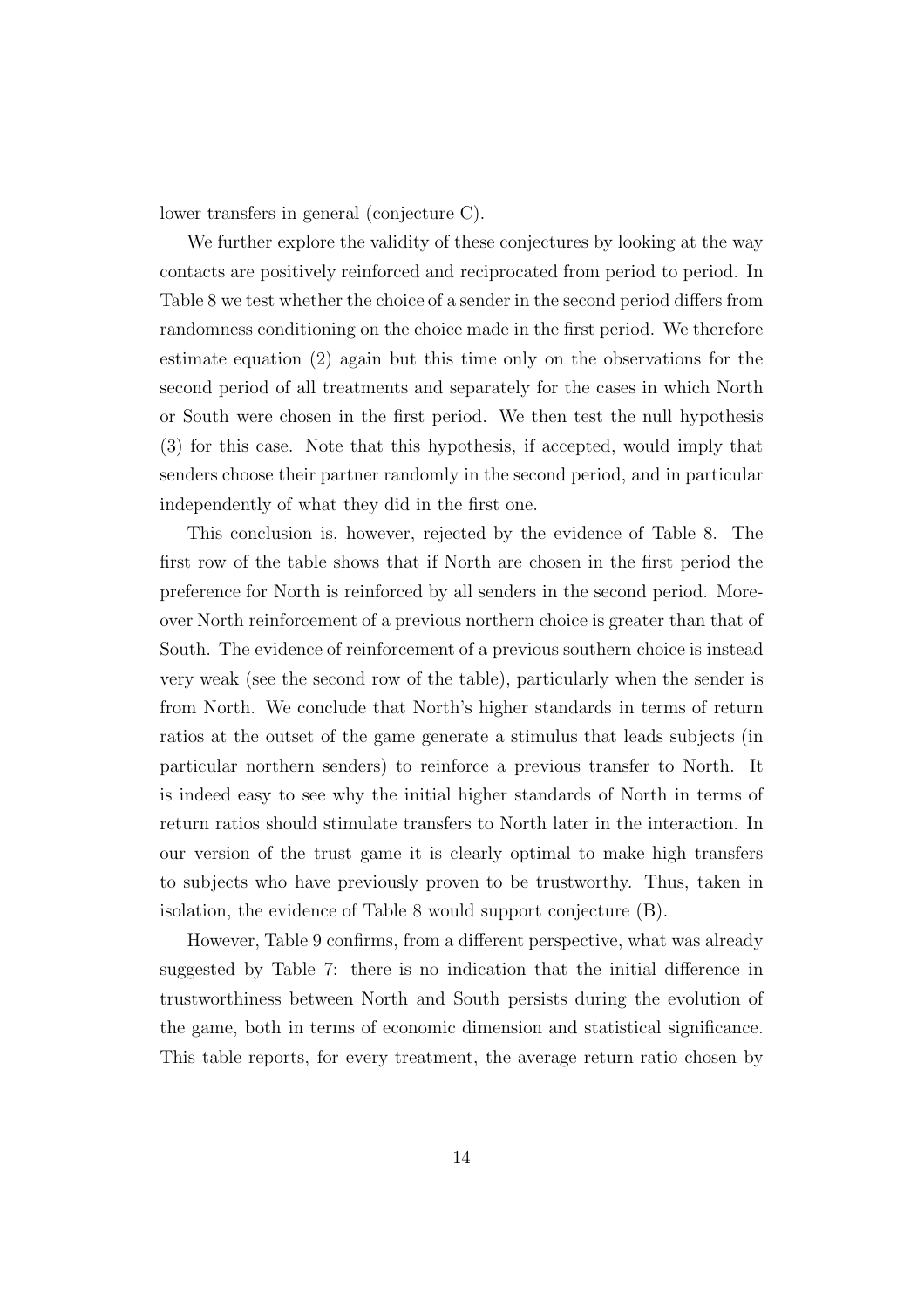each northern and southern subject for all the transfers they received.<sup>15</sup> It is important to realize that by considering the average return ratio chosen by each subject, we do not give more weight to subjects who, because of their relatively higher trustworthiness, are contacted more often. All subjects, independently of their region, are more trustworthy in the fourth treatment than in the first, and in no treatment the difference between the two regions is statistically significant. Moreover, additional computations show that in both regions the subjects who are initially less trustworthy (those who return less than the median in treatments 1 and 2) increase their return ratios equally, on average, in treatments 3 and 4 (from 0.34 to 0.41).

We know instead that throughout the entire game North transfer significantly more than South (see Table 6 and Figure 5). Thus, the difference in the propensity to trust, more than the difference in trustworthiness, appears to be likely to explain why South is discriminated against in a fashion that does not fade away during the evolution of the game. In other words, also conjecture (B) finds less support in our data. But, is it possible that the persistently higher tendency of North to trust other subjects is reciprocated by their partners with more frequent transfers to North?

Table 10 shows that subjects tend to trust those who trusted them. In this table we estimate how the odds that a subject i trusts a subject j depend on the existence of previous interactions between  $i$  and  $j$ . These estimates are based on the Conditional Logit Model described in Appendix B. The first row of column 1 indicates that the odds that i transfers to j in period 2 are 3.38 times higher if i has chosen j already in period 1, as opposed to choosing another partner. The second row of the same column shows that the odds of the same event are even higher  $(6.83)$  if j has transferred to i in period 1 as opposed to making another choice. Both estimates are highly statistically significant. Thus, the subjects of our study are more likely to

<sup>&</sup>lt;sup>15</sup>These figures are computed by first averaging the return ratios of each subject in a given treatment and then by averaging across subjects in each region, that is:  $\bar{r}_{K,T=\tau}$  =  $1/M \sum_{i=1}^{M} \bar{r}_{i,T=\tau}$ , where  $\bar{r}_{i,T=\tau}$  is the average ratio that subject i returned in treatment  $T = \tau$  and M is the number of individuals from region K that received a transfer at least once in that treatment. K stands for North and South, respectively.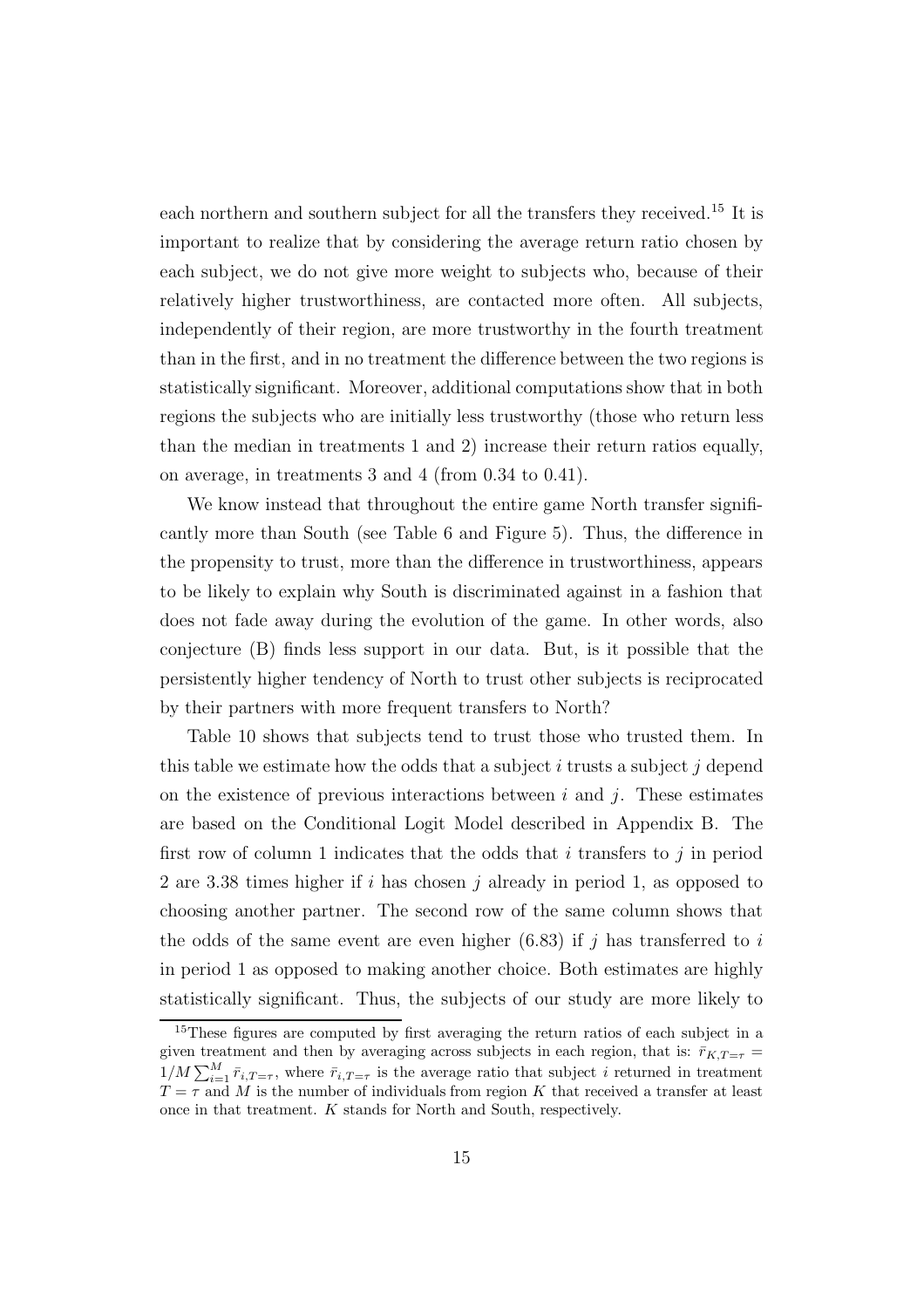transfer not only to partners that they have previously trusted, but also to partners who trusted them.

The second column of Table 10 interacts the dummies of the first column with an indicator for whether the transfers or the return ratios received from  $j$  in period 1 were larger than the corresponding median levels in the sample. The estimated odds ratios for these interactions are larger than 1 and highly significant as well. The first one  $(3.32)$  indicates that if i chose j in period 1, i is more likely to go back to j in period 2 if j previously returned more than the median in the sample. Thus, as expected, higher trustworthiness is rewarded with a higher likelihood of a transfer in subsequent periods. The second interaction is, however, more interesting for our purposes. It indicates that if j transferred to i in period 1, i is more likely to transfer to j in period 2 if the previous transfer from  $j$  was larger than the median in the sample. Thus, also a higher degree of trust from others is rewarded with trust. The same analysis is replicated in columns 3 and 4 for all periods with similar results.

Interestingly trust is rewarded with trust independently of the region of the subject who trusted first. Results not reported for brevity indicate that when South and North contact another player in period 1, they are equally more likely to be contacted by this player in period 2. On the other hand northerners have a significantly higher tendency to reciprocate a contact from any other player. So the extent to which trust is rewarded with trust depend on the region of the subject who is called to reciprocate. More specifically, trust is rewarded with trust by all subjects, but more so by North than by South.

We have seen the tendency of all subjects, and in particular of northern subjects, to reward with a generous transfer those from whom they previously received high transfers. There is more than one reason for doing so. This behavior can be a consequence of a natural desire to return a favor by a favor, or it may be a tool to signal others that a high level of transfers is expected in the future as well. But there is also a third possible explanation: Figure 6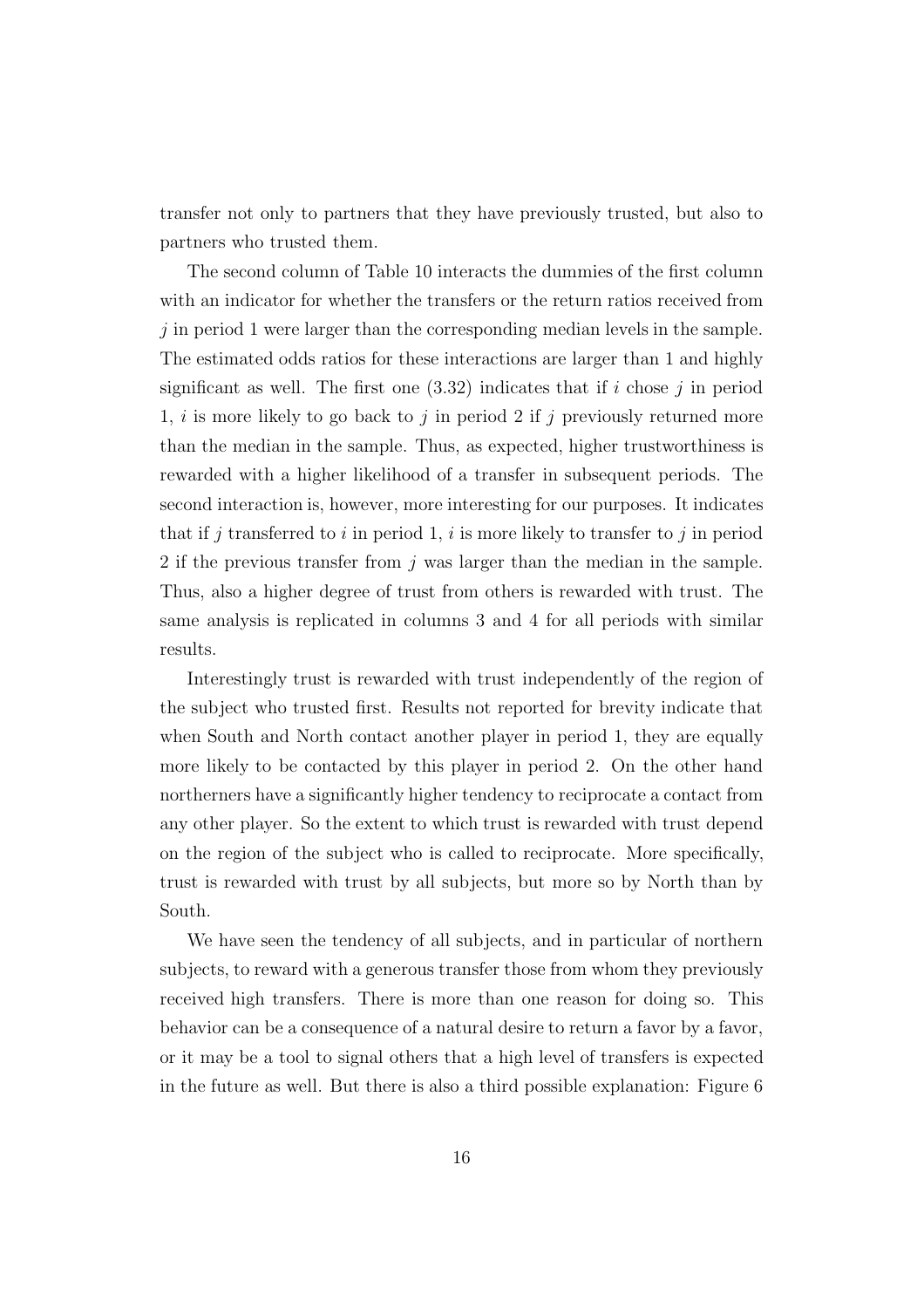shows that "trust and "trustworthiness", as measured respectively by average transfers and average return ratios are highly correlated in the subjects of our study. Hence it is possible that subjects are reciprocating with high transfers to those from whom they received high transfers in the past because they are aware of this statistical correlation and realize that the return ratios from these individuals can be expected to be high. It is reasonable to assume that all these three explanations play a role in motivating subjects to make high transfers to those who made high transfers to them.

Summing up, our evidence suggests that the higher northern tendency to trust all other subjects throughout the game stimulates a higher frequency of transfers to North from all other subjects and in particular from northerners. In other words, it suggests that even if southern and northern standards in terms of return ratios are very similar, the fact that South fail to approach North's standards in terms of transfers sustains the reluctancy of North to contact South with high transfers throughout the game. We therefore conclude that conjecture (C) receives the highest support in our data. Put differently, more than for not being trustworthy, South are being punished for their own low level of trust.

Our finding concerning South's level of trust is consistent with Knack and Keefer (1997) who seek to find the correlation between social capital and trust on the one hand and economic performance on the other. Their analysis builds on the World Values Surveys that contain questionnaire data on thousands of respondents from 21 countries. To assess the level of trust they rely on the following question posed in each country: "Generally speaking would you say that most people can be trusted, or that you can't be too careful in dealing with people" Their measure of trust is defined to be the percentage of respondents replying "most people can be trusted". All but two countries (Poland and Greece) represented in our experiment appear in the survey. Excluding these two countries, the average trust measure for North is 45.4% and only 26.8% for South.

Similar conclusions are also reached by Guiso, Sapienza and Zingales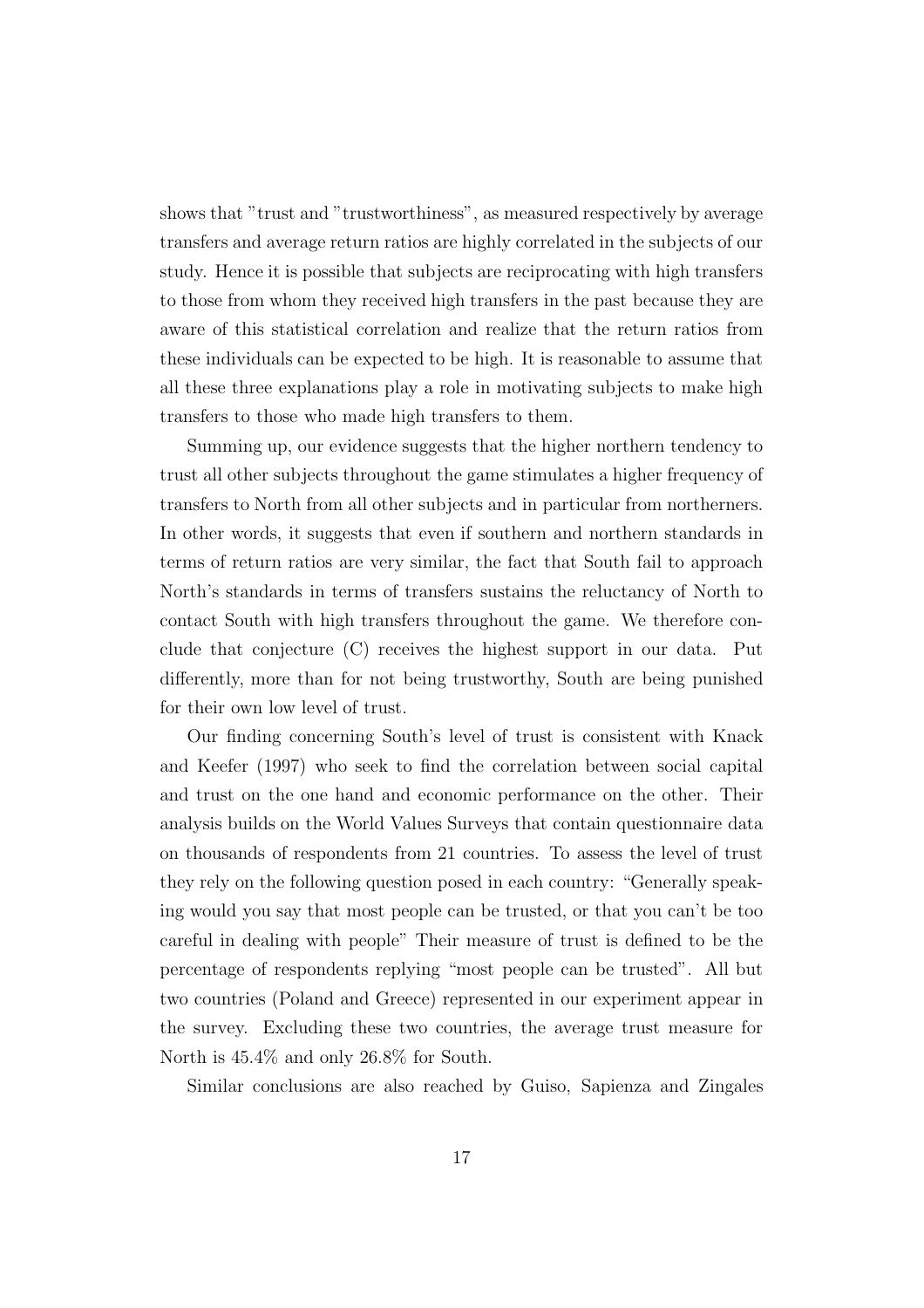(2003), who find that disparities in relative trust between people of different countries affect the level of trade. While they explain their evidence just as a consequence of stereotyping, our results indicate that differences in trust may emerge and be reinforced by repeated interactions between nationalities, even when agents are not characterized by strong stereotyping at the outset of the interaction.

Moreover note that while both Knack and Keefer (1997) and Guiso, Sapienza and Zingales (2003) base their findings on questionnaires, our findings are based on revealed preferences that emerge from subjects' decision making.

#### **4 Payoffs**

On average, making a transfer pays off well. Even when disregarding the fact that a subject increases his/her chance of being made a high transfer in a subsequent period by making a high transfer, subjects' payback behavior generates positive profits. On average, subjects made 60 Cents profit on every Euro transfer in payback only. South are therefore being punished for their low level of trust. Figure 7 plots the average payoffs (in points) of North and South at each of the six periods within treatments 1 to 4. Figure 8 shows the average payoff across periods for each treatment. These two figures reveal that North dominate South in terms of payoffs at each and every period (averaged over treatments) and at each and every treatment (averaged over periods).

## **5 The consequences of forcing interactions**

It is interesting to observe that forcing interactions appears to reduce the differences between the two regions. This is suggested by Table 11 where we compare descriptive statistics for the treatments  $T = 4$ ,  $T = 5$  and  $T = 6$ . As explained in Section 2, the fourth treatment is the last one of the initial series of treatments in which subjects had free choice of partner. In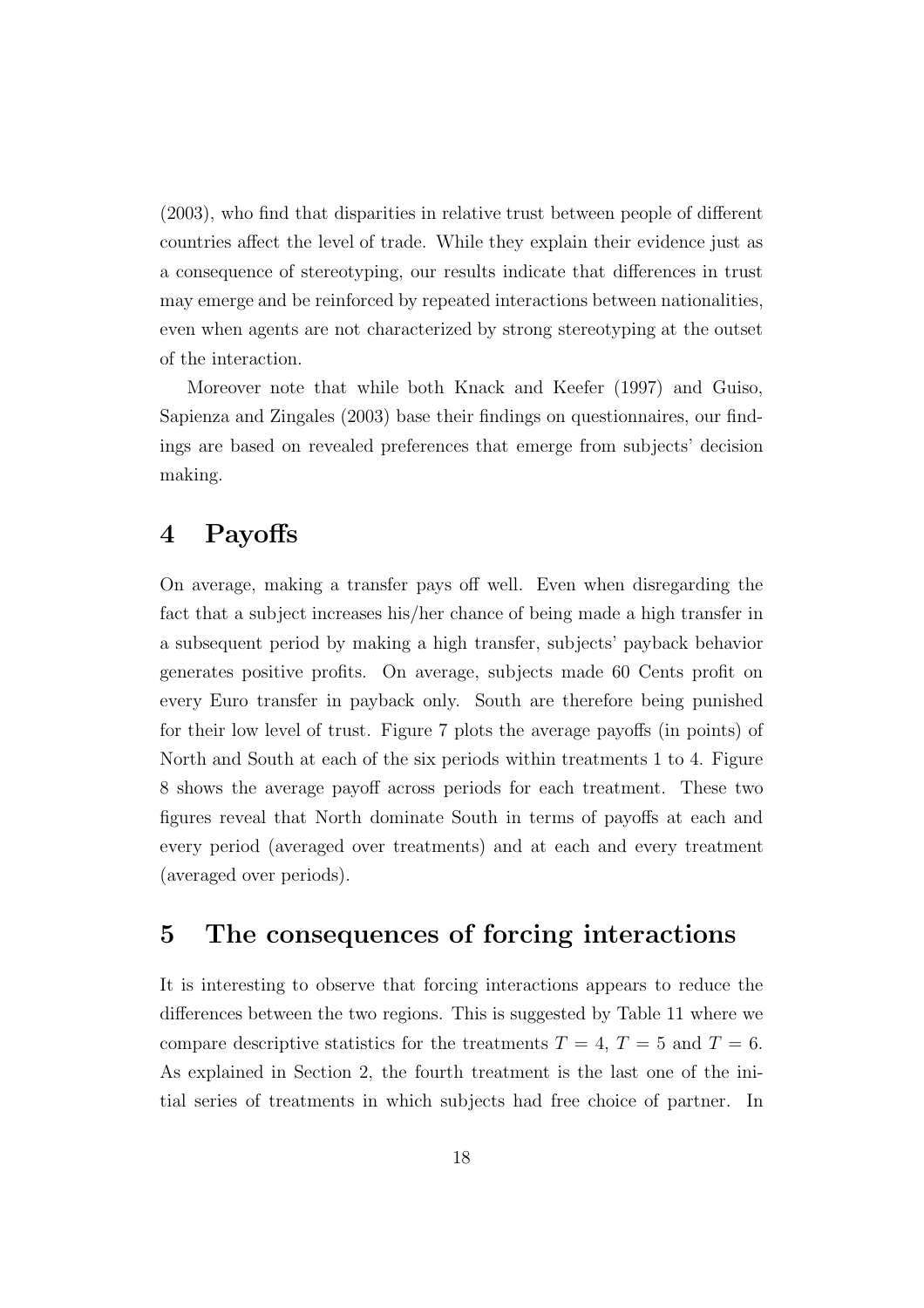treatment  $T = 5$  they were instead matched randomly with another subject, while in the last treatment they had again free choice. Not surprisingly, the impossibility to choose the partner reduces considerably the degree of trust and trustworthiness and therefore the average payoffs. But the most interesting result of this table is that after being forced to interact without choice of partner, subjects from the two regions appear to behave more similarly than they did before. If we compare the first and the last columns of this table, we see that the differences between the two regions in terms of transfers and payoffs are considerably smaller in treatment  $T = 6$  than in treatment  $T = 4$ , and this happens even if average transfers go back to the levels observed before treatment  $T = 5$ .

#### **6 Discussion**

We have discovered significant differences between southern and northern Europeans in a dynamic version of the trust game. South is discriminated against, mainly by North, as overall it is contacted less often and ends up leaving the experiment with lower payoffs. We suggested that the observed inferior treatment that South receive can find its roots in South's own behavior in the game. South pay back less on transfers it receives at early periods of the game and make substantially lower transfers than North practically throughout the game.

While South have a slight bias in favor of North, this bias is not statistically significant as is the case for North's bias in favor North. This difference between North and South can be explained by the principle that "Losses loom greater than gains" which follows from Kahneman and Tversky (1979) prospect theory: We have seen that a higher reciprocity standard prevails in the North (where by reciprocity we include both the return ratios and the propensity of making high transfers in the future.) It is reasonable to assume that these differences in reciprocity also reflect different expectation about reciprocity in each region. This means that on average when North make a transfer to South, North are disappointed by the outcome (they make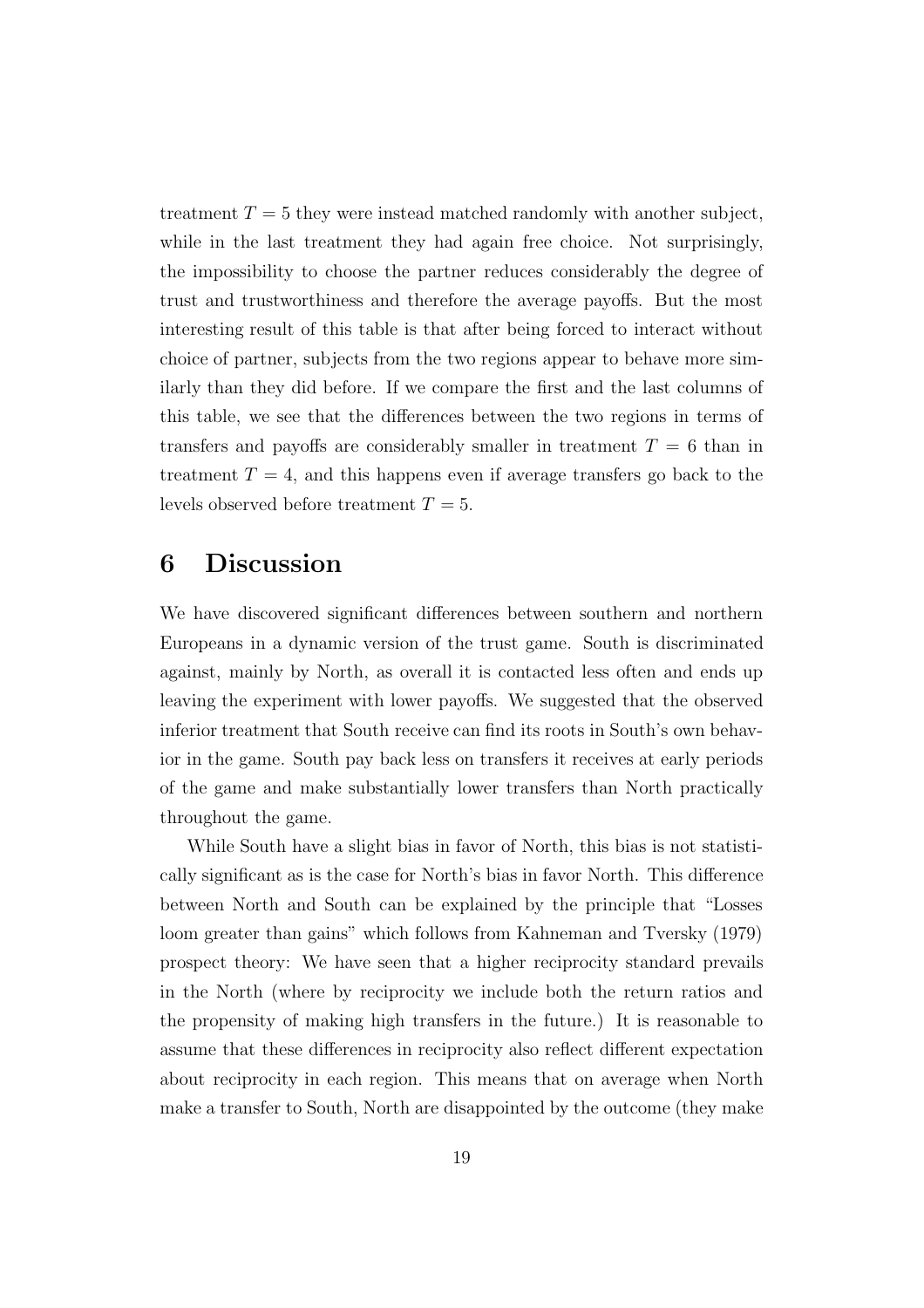a loss with respect to their expectations), whereas transfers from South to North leave South with gains (relative to their expectations). Because losses loom greater than gains the forces that drive North away from South are greater than those which drive South away from South, which explains why the discrimination against South appears stronger for Northern players.

It would be a serious challenge to provide an encompassing explanation of the different standards of North and South in terms of both trust and trustworthiness as emerged from our experiment and from the evidence of Knack and Keefer's (1997) and Guiso, Sapienza and Zingales (2003). While this is outside the scope of this paper we suggest two directions here: The first possibility is that these differences emerge merely from an income effect: Assuming that "generosity" and "reciprocity" are luxury (normal) goods, people will tend to "consume" more of them the greater is their income. Thus the higher level of income and stage of development in the North during recent history would be responsible for cultural differences regarding trust and trustworthiness, reflected in our results.

The other possible explanation is that differences in terms of trust and trustworthiness between South and North have to do with the different role of the family in these two regions. In both social and economic activities the family plays a much greater role in the South than in the North.<sup>16</sup> With family ties less intensive in the North, people in the North rely on networking outside the family more than people in the South. Trust and trustworthiness outside the family is thus more crucial for social and economic success in the North.

We point out that regardless of the preferred explanation and even if both the income effect and the family effect are weak, a convergence to two substantially different population equilibria in two societies can emerge from a grain of difference that reinforces itself in a dynamic trajectory that leads to substantial differences. This suggests the possibility that a small group of individuals endowed with low trust and trustworthiness can cause a snowball

<sup>16</sup>See, for example, Bentolila and Ichino (2003) and their references.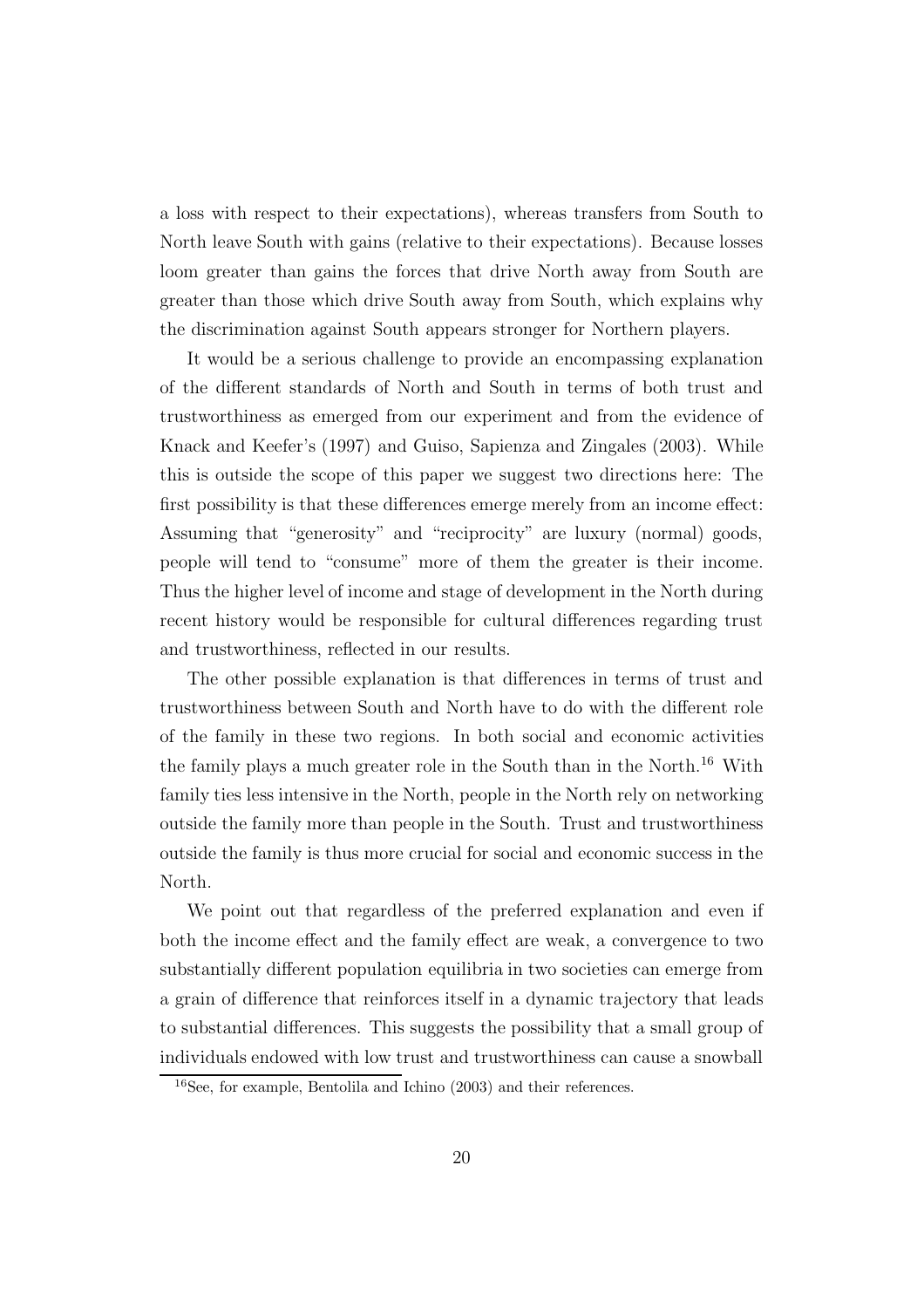effect by which more and more people adopt their standards as trust and trustworthiness pays off less and less.

Our findings have two types of implications. Firstly, the fact that agents' choice of partners in economic interactions is not arbitrary and may depend on characteristics that appear to be payoff irrelevant (region in our case) is a message worth taking into the theoretical literature. Secondly, our findings make a valid point in the European perspective. The significance of the regional role as established in our experiments highlights the question of whether the persistence of cultural and national diversity across regions within unified Europe should not impose any impediment to achieving economic and political uniformity.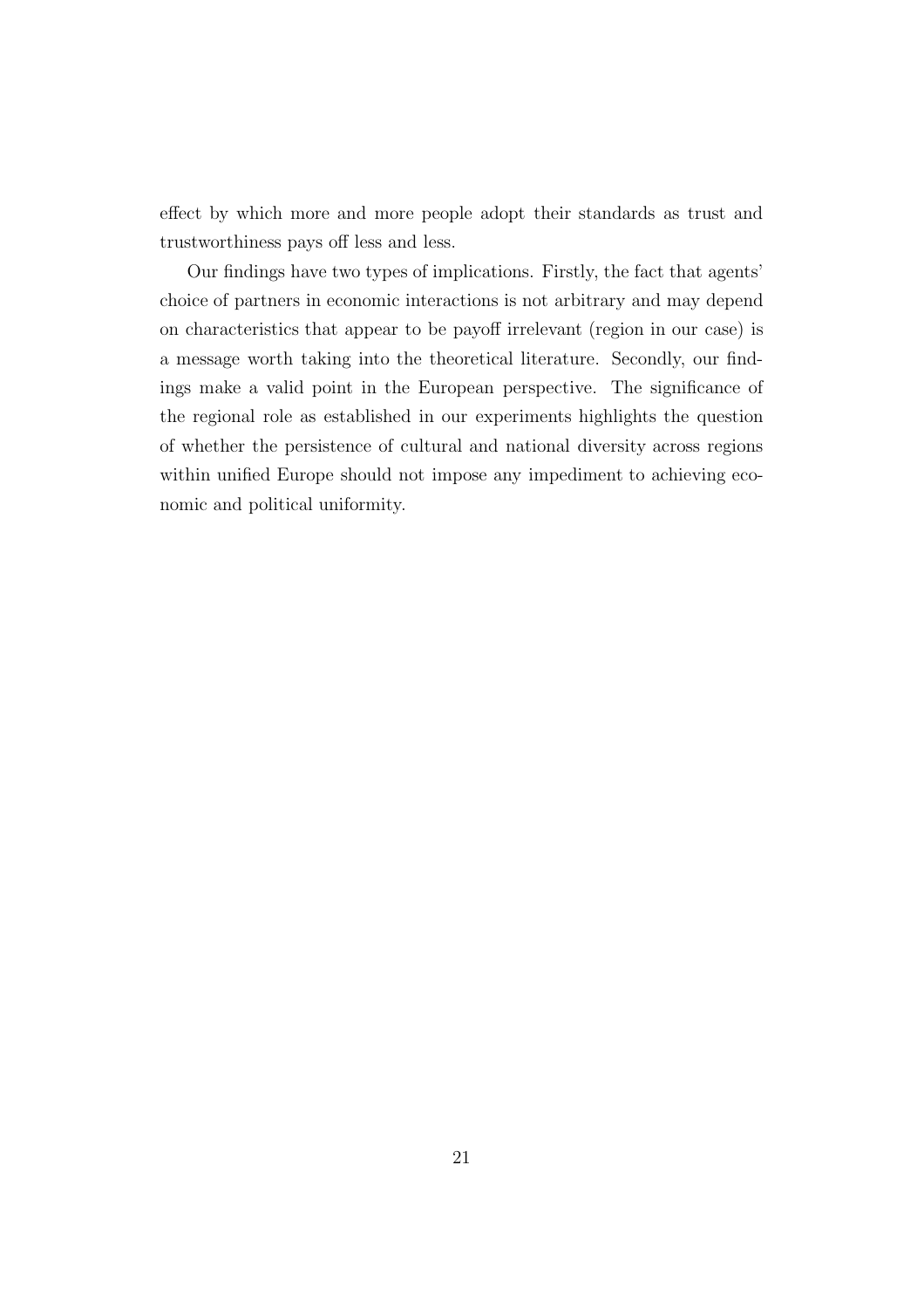## **A Experimental design**

The experiment was conducted using a computerized setup<sup>17</sup> in 3 sessions at the European University Institute near Florence, Italy. Participants were 110 Masters and PhD students from the faculties of Law (30%), History (15%), Social and Political Sciences (23%), and Economics (33%). Subjects originated from 15 different European countries. They were between 23 and 36 years old (average: 27.7), and 64% were male. Because it was the first time that experiments were conducted at this place, the subject pool was not experienced in playing games. For each session a multiple of five subjects was recruited (session 1: 40, session 2: 30, session 3: 40). The profit earned by participants ranged from Euro 24 to Euro 47.90, with an average of Euro 36.34 (s.d. 4.89), including a 5 Euro show-up fee paid to each candidate. Each session (including a 15 min. questionnaire at the end) lasted for about 2 hours. Participants were recruited via email and were invited to sign up on a website. Each session took place in 3 computer labs with 10 to 25 computers each, located in different buildings of the university campus. Upon arrival to an assigned computer lab, subjects randomly drew a seat number and an account number. This account number was later used to identify subjects for payment, which was organized anonymously. Further to that, the computer labs were prepared using separators to individualize the environment. In each room, a professor of the university monitored the experiment in a discrete way.

Note that at no point in time were subjects deceived. Subjects could choose how often (max 3 times) they wanted to read through the instructions on the screen. They also had a hard copy of the instructions next to their machines. The instructions were followed by a short quiz of three questions covering the crucial aspects of the game. Almost all subjects appeared to have understood the game very well before playing. No major clarification questions were asked. After reading through the instructions, subjects were asked to enter information about their age, gender, nationality, and number of siblings.<sup>18</sup> To increase anonymity, the age displayed to fellow players was modified by adding a random number. This was also mentioned in the instructions further to a general anonymity and privacy statement.

Each session consisted of 6 treatments in which subjects were randomly matched in groups of five players

In the first four of these treatments subjects played the following repeated version of the trust game. At the beginning of the treatment, each player

<sup>17</sup>The Z-Tree software described in Fischbacher (1999)

<sup>&</sup>lt;sup>18</sup>During the recruitment process it was made sure that subjects were recruited only from countries which have a substantial number of students at the university. This restriction was introduced to avoid identification of the subjects during the game.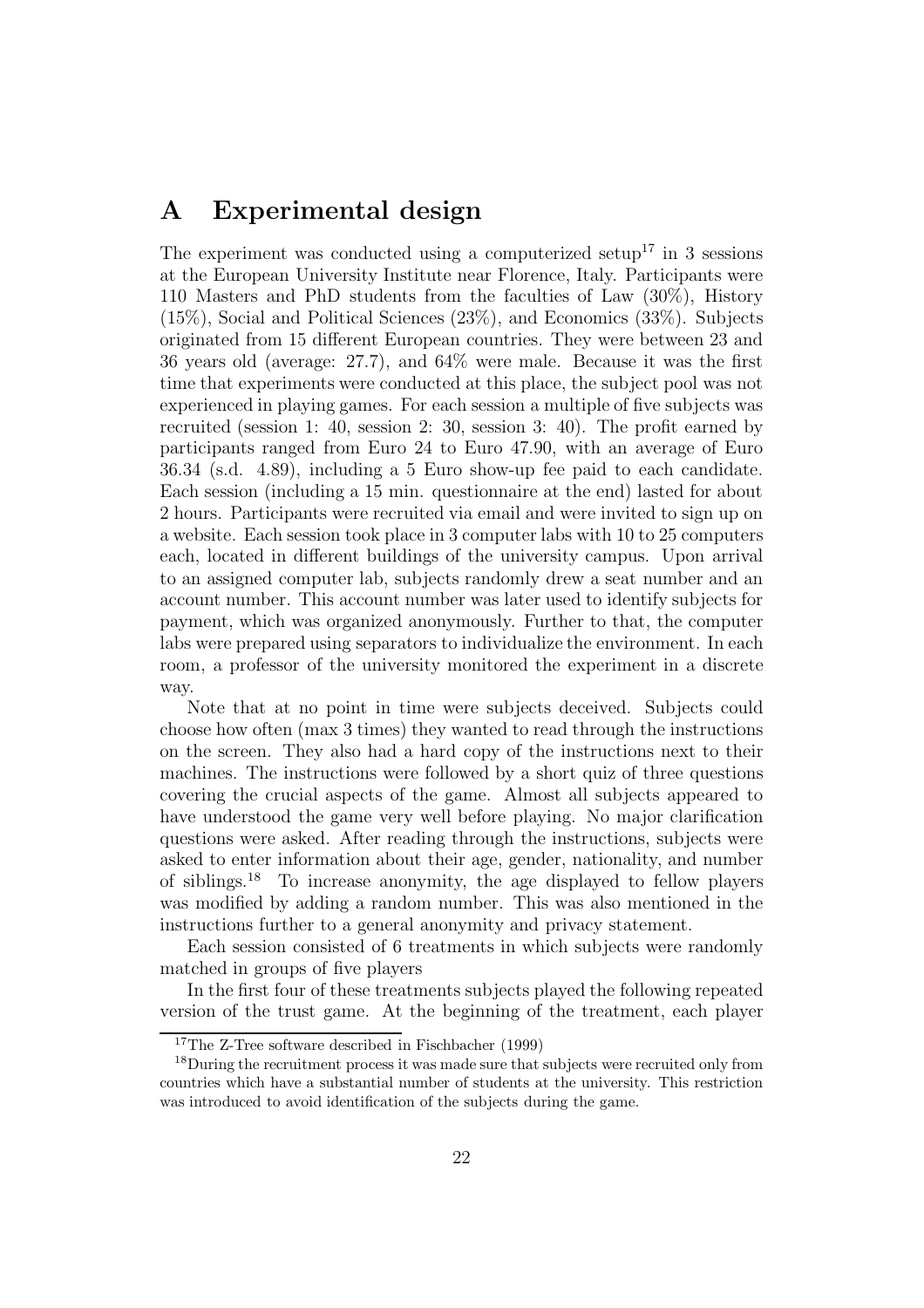could see some information about the four other players in his group, the information included the players' nationality, age, gender, and the number of siblings. The subjects then decided to *whom* and *how much* of their initial endowment of 100 they were willing to transfer. No entry in any of the boxes corresponded to making no choice, which was also an option. In the next step subjects saw *who* among the other players had chosen them and how much they had received from these partners. In addition, this amount was shown multiplied by three. For each player from whom a transfer was received, they could choose how much to return back. Then, subjects were presented a summary of all transfers and returns they had been involved with. These steps were repeated 6 times. Then, groups were reshuffled and a new treatment was played. Due to the limited amount of subjects in each session and the large size of each group, the re-matching had to be done on a random basis, hence it is not ruled out that subjects could meet again in subsequent groups.

The fifth treatment differed from the previous four because it did not allow free choice of partners. Subjects, were again matched in groups of five players, but instead of being able to choose a partner, they were randomly assigned to one of the fellow players. In every period of this treatment players faced a new non-modifiable random choice of partner.

The sixth and final treatment was instead identical to the first four and thus allowed free choice of partners.

#### **B Conditional Logit Model**

The estimates of Table 10 have been computed using the conditional logit model proposed by McFadden (1973). This model is applied to our setting in the following way. Define  $U_{ijp}$  as the utility of i if i chooses j in period p, and

$$
d_{ijp} = \begin{cases} 1 & \text{if } i \text{ chooses } j \text{ in } p, \\ 0 & \text{otherwise.} \end{cases}
$$

The time index  $p$  stands for the six periods of the game. Conditional on participating in the game (i.e. not making a zero transfer), each player can choose one among four possible partners,  $j = \{1, 2, 3, 4\}$  in each period. The four choices are mutually exclusive and exhaustive. The random utility corresponding to each choice is assumed to be:

$$
U_{ijp} = \alpha d_{ijp-1} + \delta d_{jip-1} + \nu X_{ij} + \epsilon_{ijp} \tag{7}
$$

for  $j = \{1, 2, 3, 4\}$ . Using the above notation,  $d_{ijp-1}$  means that player i has chosen j in the previous period. Similarly,  $d_{jip-1}$  means that player j has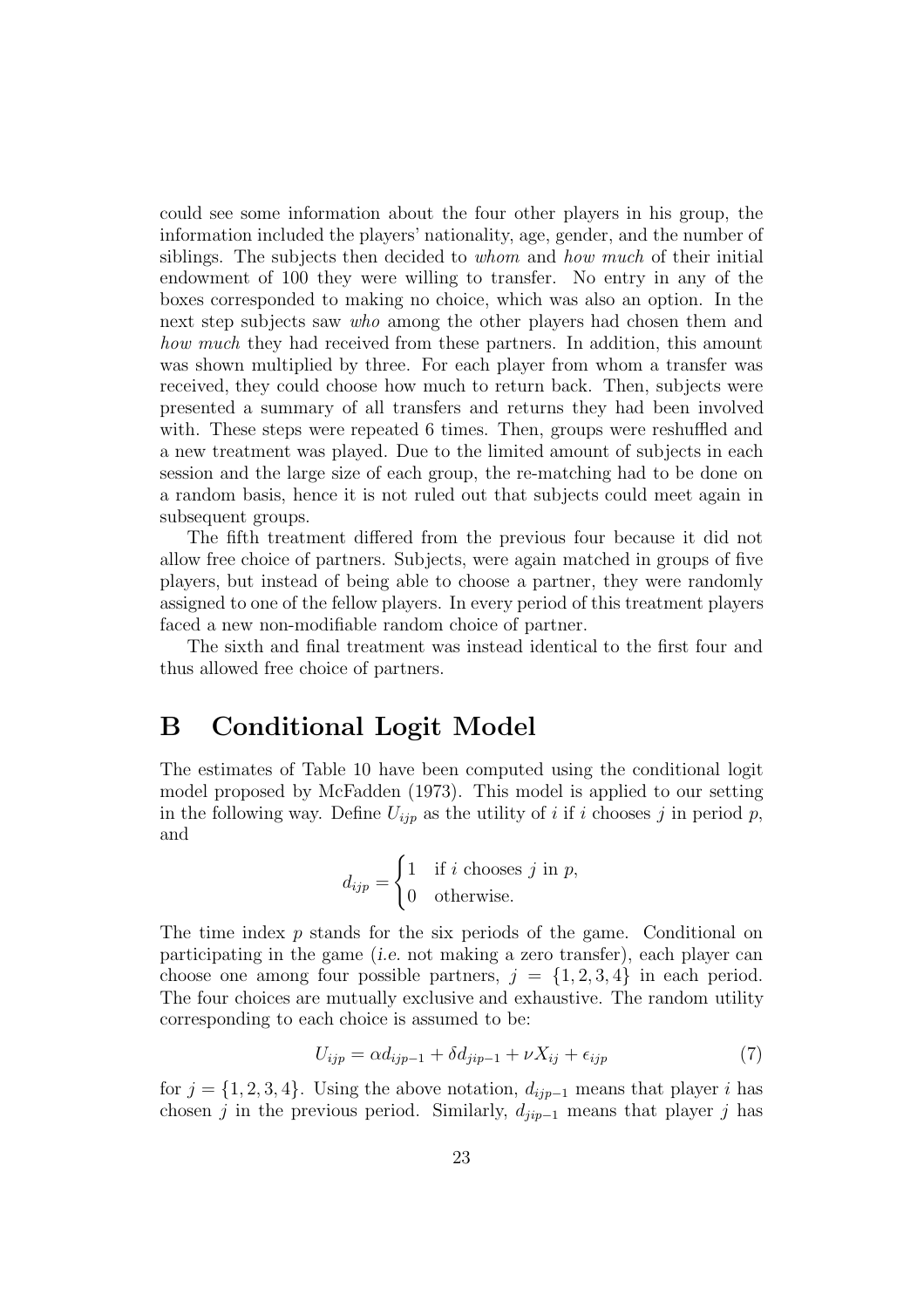chosen player  $i$  in the previous period. The omitted variable is that player  $i$ and j had no interaction in the previous period. The other covariates  $X_{ij}$  include the remaining choice specific characteristics such as gender, nationality (both interacted with the corresponding attributes of  $i$ ), age, and siblings. Note that the fact that j was previously chosen by  $i$  (or not) is interpreted as a characteristic of the choice  $j$  in  $p$ . By the same token, the fact that i was chosen by j (or not) in period  $p-1$  becomes a characteristic of j in p. Hence, previous playing behaviour can be seen as generating observable choice specific attributes in p.

Player  $i$  chooses player  $j$  if this yields highest utility. Hence,

$$
Pr(d_{ijp} = 1) = Pr(U_{ijp} > U_{ikp}) \forall k \neq j.
$$

The estimates from this model are reported in column 1 (for the second period of the first four treatments) and in column 3 (for all periods in the first four treatments) of Table 10.

This random utility model can be augmented by adding variables which characterize the effect of previous behavior in more detail. In columns 2 and 4 of Table 10 (respectively for the second periods and for all the first four treatments) we interact the dummy indicating whether  $i$  transferred to  $j$  in the previous period with a dummy indicating whether j returned more than the median return ratio in the sample. Similarly, we interact the dummy indicating whether  $j$  transferred to  $i$  in the previous period with a dummy indicating whether  $j$  transferred more than the median transfer in the sample.

All estimated coefficients are reported in the form of odds ratios.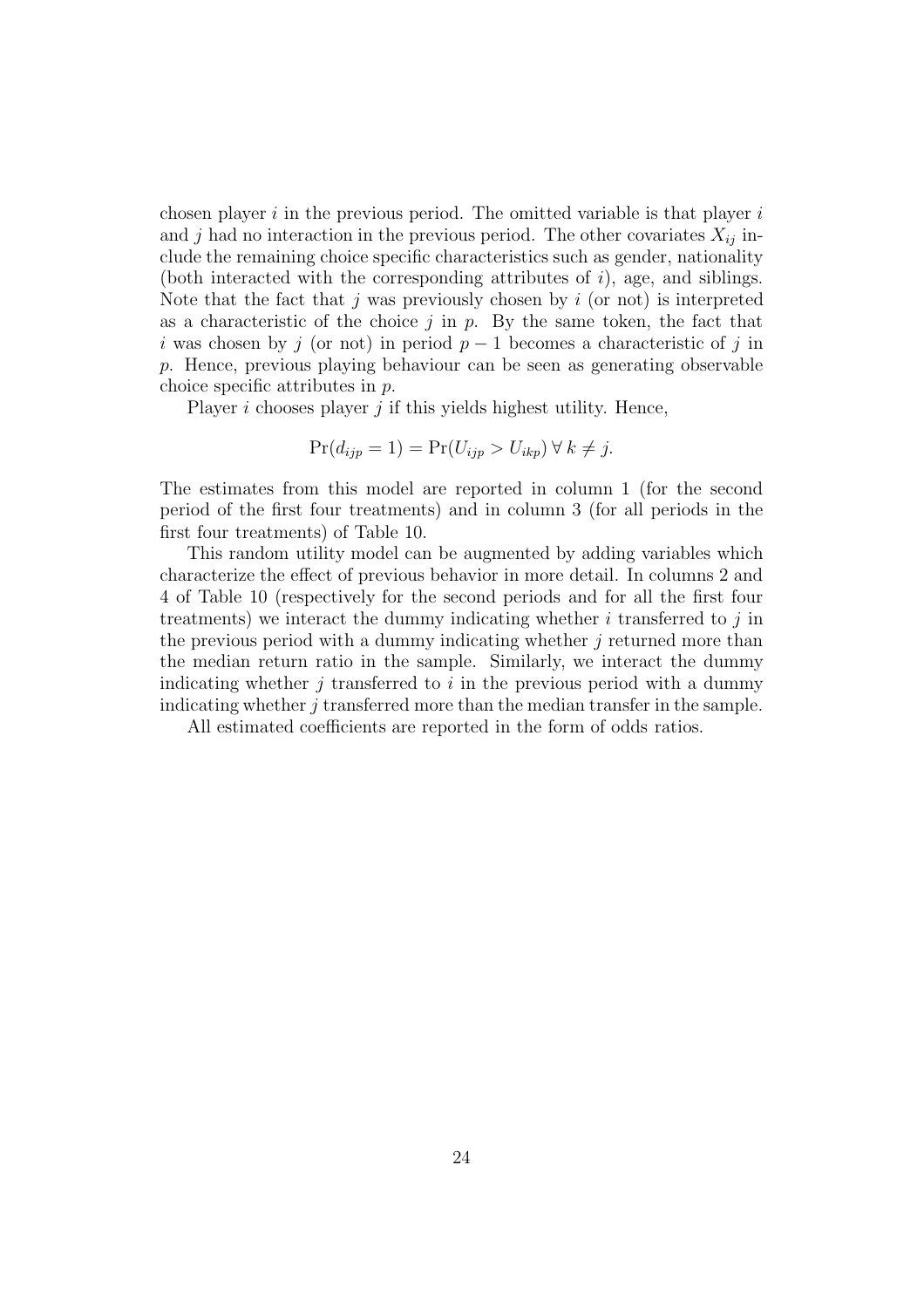# **References**

- Bentolila, Samuel and Andrea Ichino, (2003) "Unemployment and Consumption: Why Are Job Losses Less Painful than Expected Near the Mediterranean?", EUI, mimeo.
- Berg, Joyce and John Dickhaut and Kevin McCabe, (1995) "Trust, Reciprocity and Social History", Games and Economic Behaviour, 10:122- 142.
- Buchan, Nancy, and Rachel T.A. Croson and Eric J. Johnson, (2000) "Trust and Reciprocity: An International Experiment", mimeo.
- Central Intelligence Agency (CIA) (2003) "The World Fact Book", available at http://www.cia.gov/cia/publications/factbook/.
- Fershtman, C. and Gneezy, U., (2001) "Discrimination in a Segmented Society: An Experimental Approach", Quaterly Journal of Economics, 116:351-377.
- Fischbacher, Urs (1999): "Z-Tree: Zurich Toolbox for Readymade Economic Experiments", Working Paper No. 21, University of Zurich: Institute for Empirical Research in Economics.
- Guiso Luigi, Paola Sapienza and Luigi Zingales, (2003)"Cultural Biases in Economic Exchange", mimeo.
- Kahneman, Daniel., and Tversky, Amos., (1979) "Prospect theory: An analysis of decisions under risk", Econometrica, 47, 313-327.
- Knack, Stephen and Philip Keefer, (1997) "Does Social Capital Have an Economic Payoff? A Cross-Country Investigation", Quarterly Journal of Economics, 52:1251-1287.
- McFadden, D. (1973). Conditional logit analysis of qualitative choice behavior. In P. Zarembka (Ed.), *Frontiers in Econometrics*. New York: Academic Press.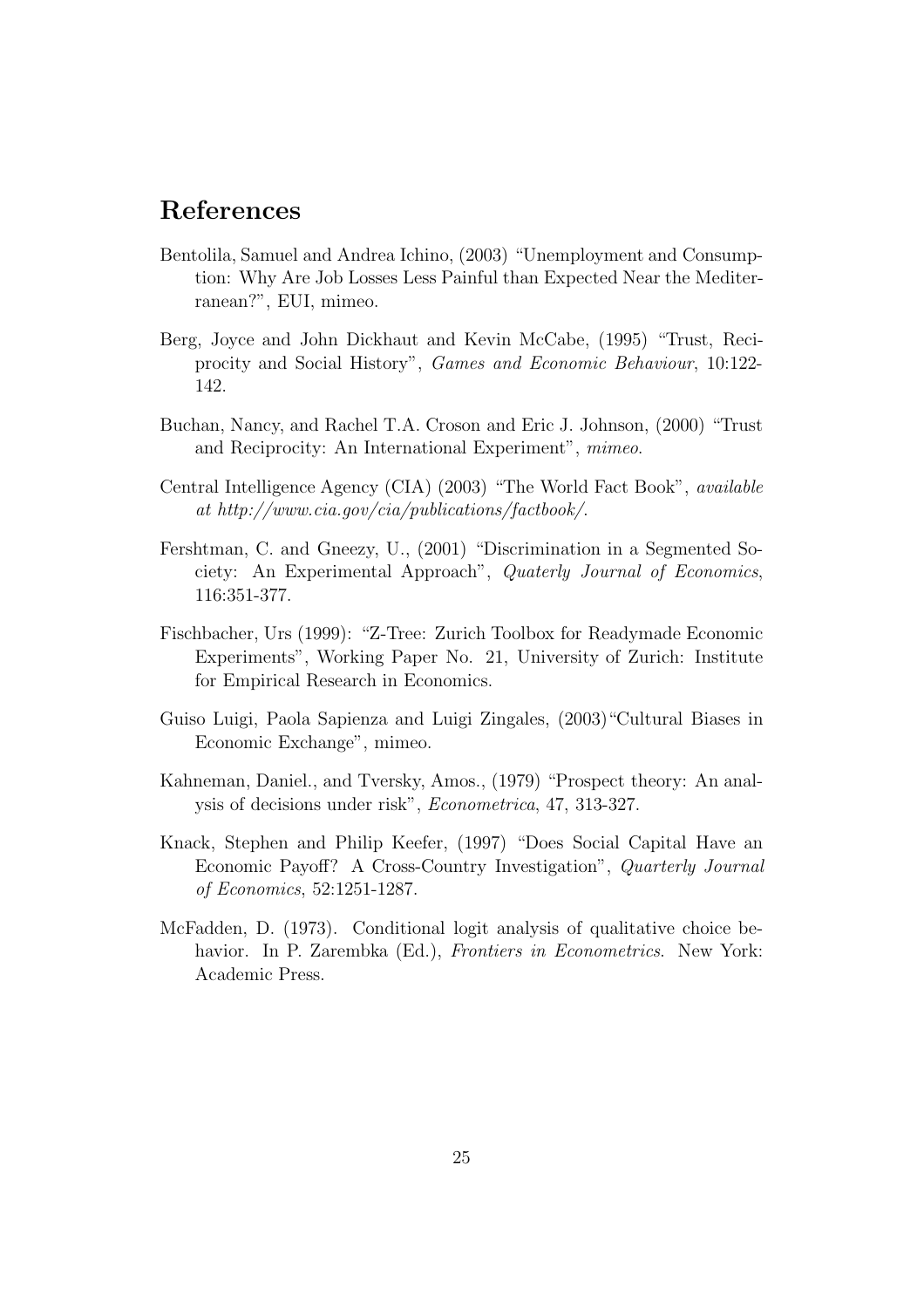| country            | av. latitude | participants   |
|--------------------|--------------|----------------|
| Southern countries |              |                |
| Greece             | 39           | 9              |
| Portugal           | 39.3         | 1              |
| Spain              | 40           | 11             |
| Italy              | 42.5         | 17             |
| France             | 46           | 12             |
| Northern countries |              |                |
| Austria            | 47.2         | 6              |
| Belgium            | 50.5         | 5              |
| Germany            | 51           | 16             |
| Poland             | 52           | 3              |
| Netherlands        | 52.3         | 8              |
| Ireland            | 53           | 5              |
| United Kingdom     | 54           | 8              |
| Denmark            | 56           | 3              |
| Sweden             | 62           | 4              |
| Finland            | 64           | $\overline{2}$ |

Table 1: Nationalities: frequencies and average latitude

Source: CIA (2003).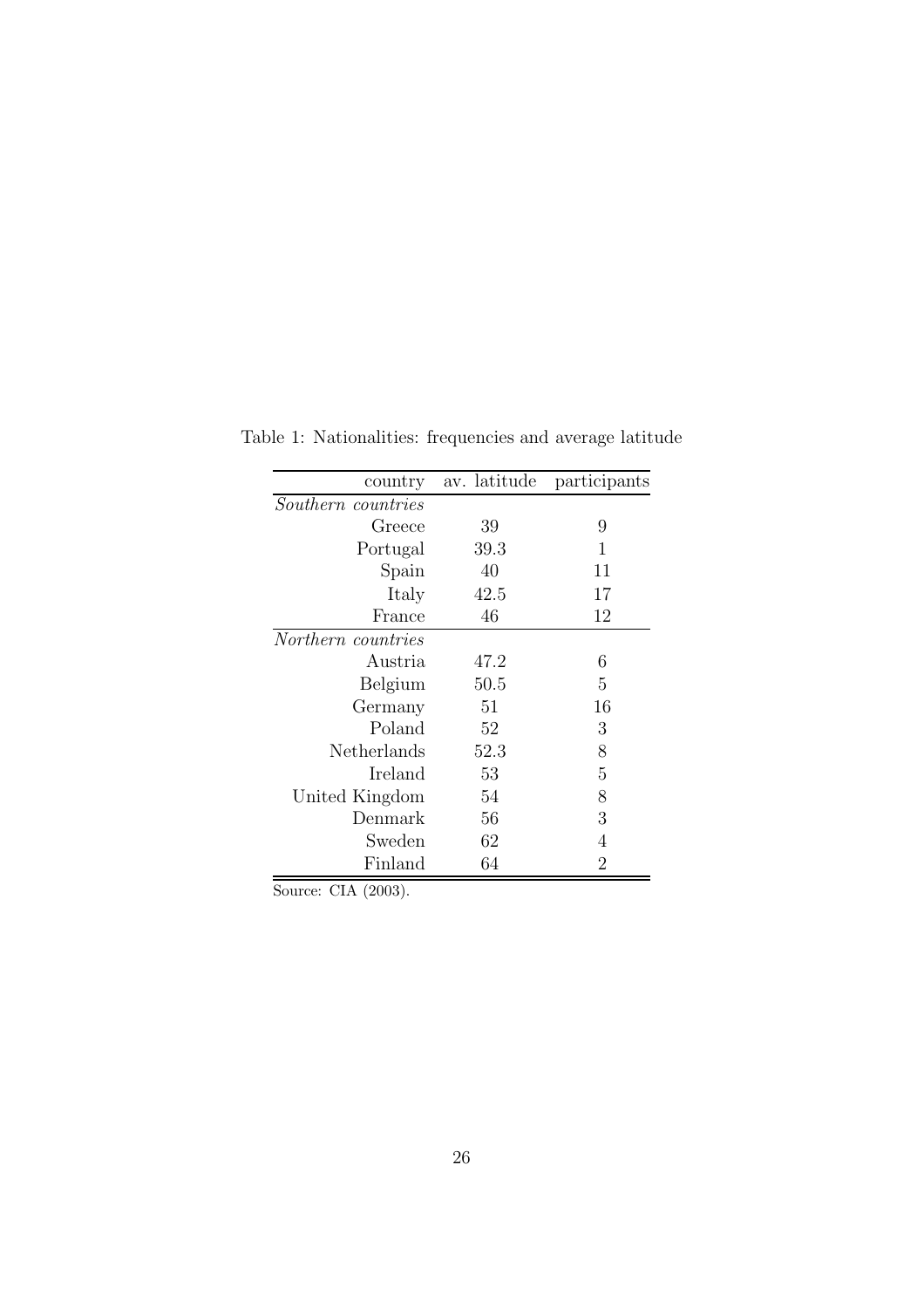|                                      |          |      | $\overline{f_i^N}$ |      |      |         |
|--------------------------------------|----------|------|--------------------|------|------|---------|
|                                      | 0        | 0.25 | 0.5                | 0.75 | 1    | average |
| $Z_N(t=$<br>$\left( 0\right)$        | $0.07\,$ | 0.08 | 0.07               | 0.04 | 0.04 | 0.06    |
| $Z_S(t)$<br>$\left( 0\right)$<br>$=$ | 0.03     | 0.04 | 0.05               | 0.10 | 0.11 | 0.07    |
| $t_N$                                | 75       | 78   | 80                 | 80   | 77   | 79      |
| $t_S$                                | 60       | 77   | 66                 | 67   | 71   | 69      |
| $r_N$                                | n.a.     | 0.52 | 0.54               | 0.57 | 0.60 | 0.56    |
| $r_S$                                | 0.56     | 0.56 | 0.50               | 0.55 | n.a. | 0.54    |
| $\pi_{N,send}$                       | 177      | 147  | 154                | 163  | 173  | 158     |
| $\pi_{S,send}$                       | 132      | 163  | 136                | 147  | 149  | 146     |
| $\pi_{N,rec}$                        | 137      | 116  | 106                | 96   | 82   | 105     |
| $\pi_{S,rec}$                        | 88       | 74   | 92                 | 86   | 98   | 87      |
| $\pi_{N,total}$                      | 314      | 264  | 260                | 259  | 255  | 262     |
| $\pi_{S,total}$                      | 220      | 237  | 227                | 233  | 247  | 233     |

Table 2: Descriptive statistics

Note:  $f_i^N$  is the frequency of northern players seen by sender i in her group.  $Z_K(t=0)$  is the fraction of zero transfers for senders of region K.  $t_K$  is the average transfers sent by region K.  $r_K$  is the average return ratio chosen by receivers of region  $K$ . This figure is not available for northerners (southerners) in the cases in which only southerners (northerners) are seen by senders. The payoff for a sender of region  $K$  from making a transfer is defined as  $\pi_{K,send} = 100 - t + g$  where g is what the sender gets back. The payoff for a receiver of region  $K$  from receiving transfers is defined as  $\pi_{K,rec}$  (sum of total amounts received by other players − sum total amounts returned to other players). The total payoff is the sum  $\pi_{K,total} = \pi_{K,send} + \pi_{K,rec}$ .  $K$  is equal to  $N$  or  $S$  denoting North and South respectively.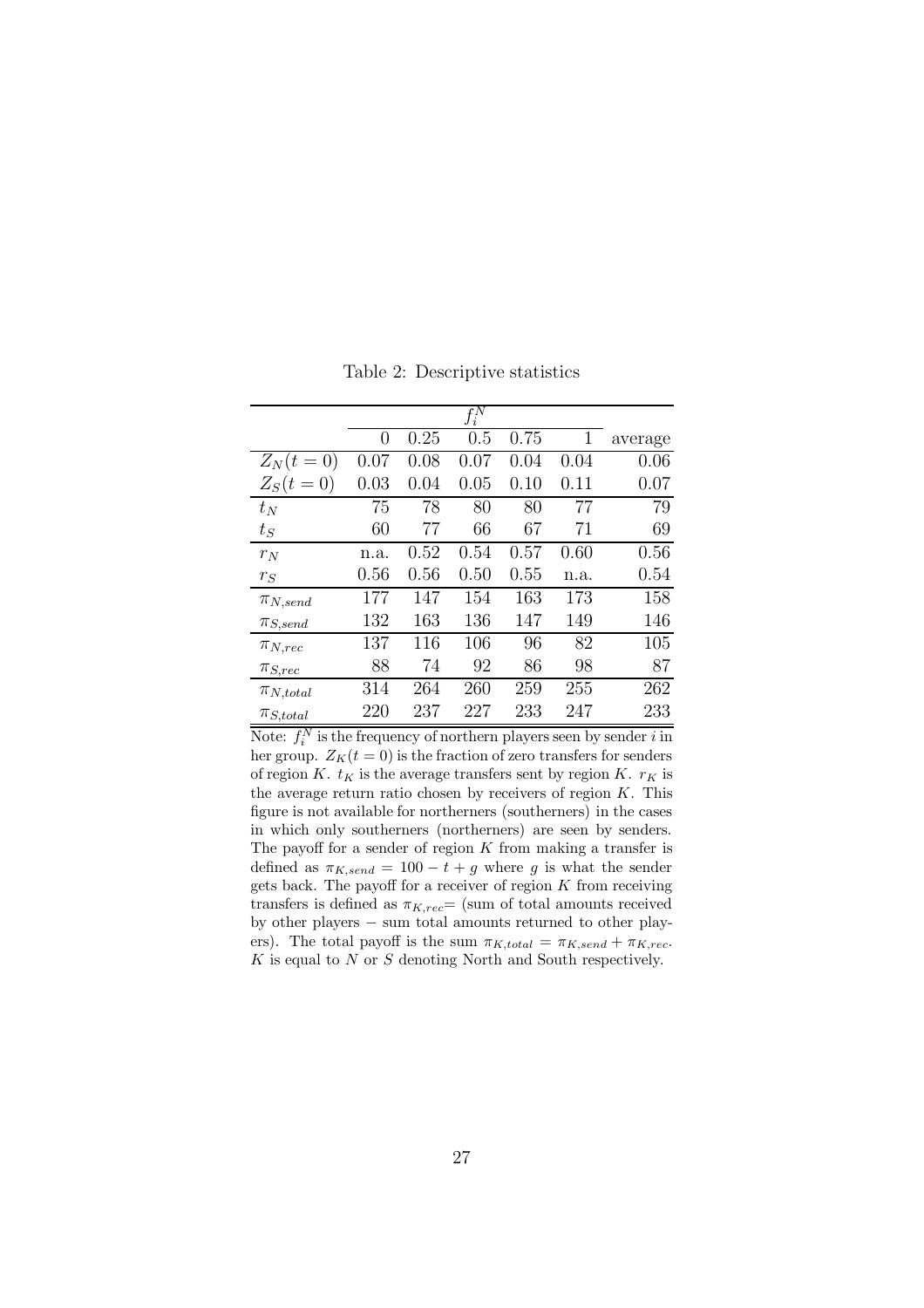|                  | All senders N senders S senders |       |       |  |
|------------------|---------------------------------|-------|-------|--|
| $\left( \right)$ | 0.044                           | 0.062 | 0.022 |  |
| s.e.             | 0.018                           | 0.026 | 0.025 |  |
| $p$ -value       | 0.008                           | 0.008 | 0.193 |  |
| obs.             | 2167                            | 1215  | 952   |  |

Table 3: Deviations from random choice over all periods of the first 4 treatments

Note: The table reports results from the estimation of the regression  $R_i^N - f_i^N = D + u_i$ by sender group.  $R_i^N$  is a dummy variable taking value 1 if the receiver chosen by sender i is from North and 0 otherwise.  $f_i^N$  is the frequency of northern players seen by sender i in her group.  $D$  is a constant parameter to be estimated.  $u_i$  is an error component. Standard errors are robust and take care of within-individual correlation of the error component. p-values are for the test that  $D=0$ . The cases in which  $f_n^i$  is 0 or 1 are excluded. Note that  $f_n^i$  is randomly assigned.

Table 4: The matrix of transfers between regions

|                                  | Southern | Northern |         |
|----------------------------------|----------|----------|---------|
|                                  | receiver | receiver | average |
| All periods Southern sender      | 73.83    | 73.87    | 73.86   |
| $T = 1, 2, 3, 4$ Northern sender | 81.37    | 86.38    | 84.39   |
| average                          | 77.80    | 81.20    | 79.76   |
| $p = 1, T = 1$ Southern sender   | 28.92    | 47.45    | 40.15   |
| Northern sender                  | 63.38    | 54.91    | 57.67   |
| average                          | 47.93    | 52.09    | 50.62   |

Note: The table reports simple averages of positive transfers from "rows" to "columns". The cases in which the fraction  $f_n^i$  of northern players seen by sender i is 0 or 1 are excluded. Note that this fraction is randomly assigned.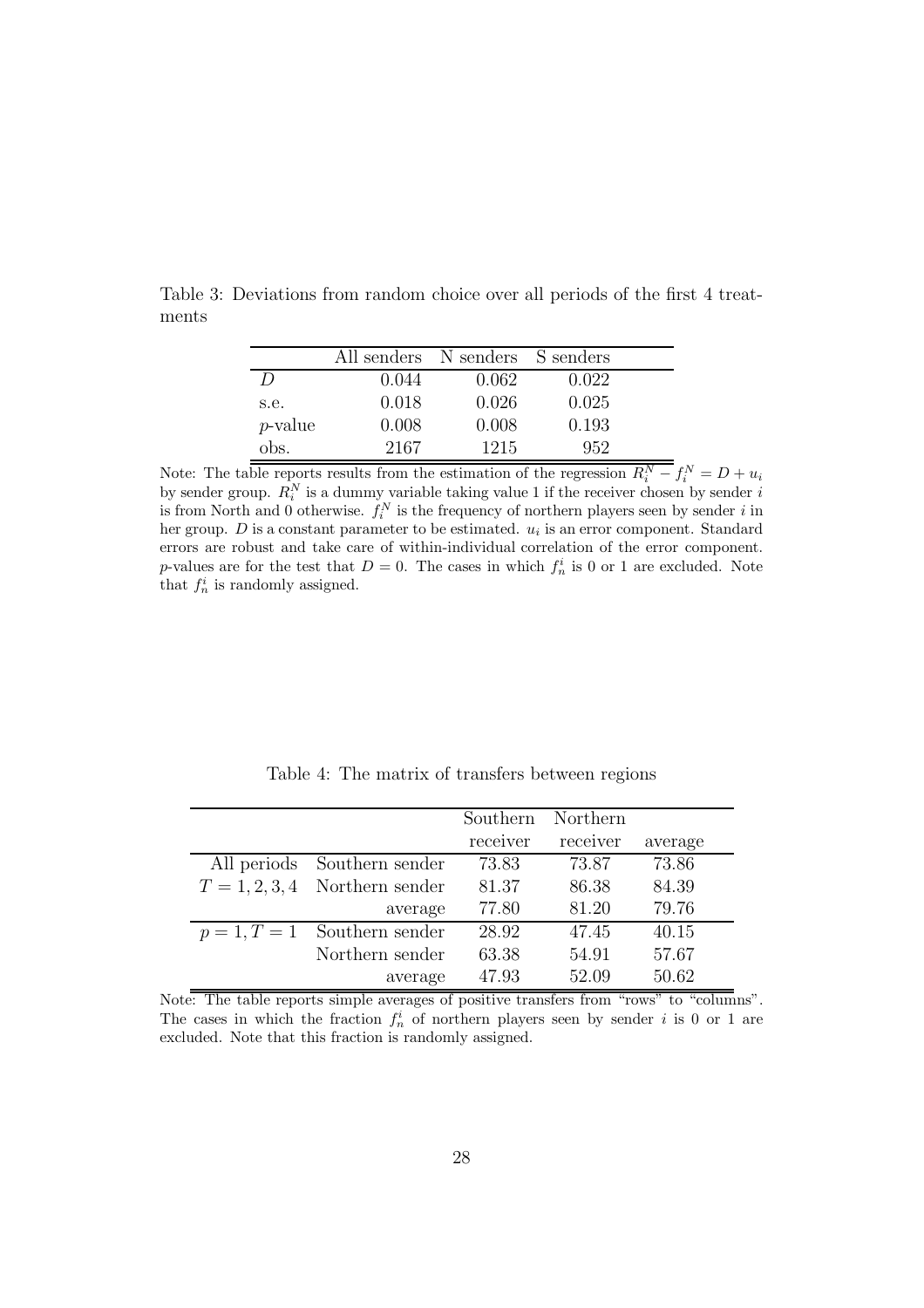Table 5: Differences between the transfers sent to northern and southern receivers

|                              |            |      | By all Senders By N Senders By S Senders |         |
|------------------------------|------------|------|------------------------------------------|---------|
| All periods                  |            | 3.24 | 5.44                                     | $-0.35$ |
| $T = 1, 2, 3, 4$             | s.e.       | 1.89 | 2.62                                     | 2.82    |
|                              | $t$ -value | 1.71 | 2.07                                     | $-0.13$ |
|                              | obs.       | 2330 | 1271                                     | 1059    |
| $p = 1, T = 1 \quad \beta_r$ |            | 4.00 | $-3.51$                                  | 11.31   |
|                              | s.e.       | 6.91 | 10.08                                    | 9.93    |
|                              | $t$ -value | 0.58 | $-0.35$                                  | 1.14    |
|                              | obs.       | 90   | 51                                       | 39      |

Note: The table reports robust standard errors and corresponding t-values for the test that  $\beta_r = 0$  in the regression  $t_j = \alpha_r + \beta_r R_j^N + \delta_r X_j + \tau_j$  by sender groups.  $t_j$  is the transfer sent to receiver j.  $R_j^N$  is a dummy variable taking value 1 if receiver j is from North.  $X_j$ is a vector of dummy variables denoting the gender of the sender and of the receiver.  $\tau_j$ is an error component. The estimated coefficients  $\beta_r$  are not numerically identical to the corresponding differences between columns of Table 4 because of the inclusion of controls for gender. The cases in which the fraction  $f_n^i$  of northern players seen by sender i is 0 or 1 are excluded. Note that this fraction is randomly assigned.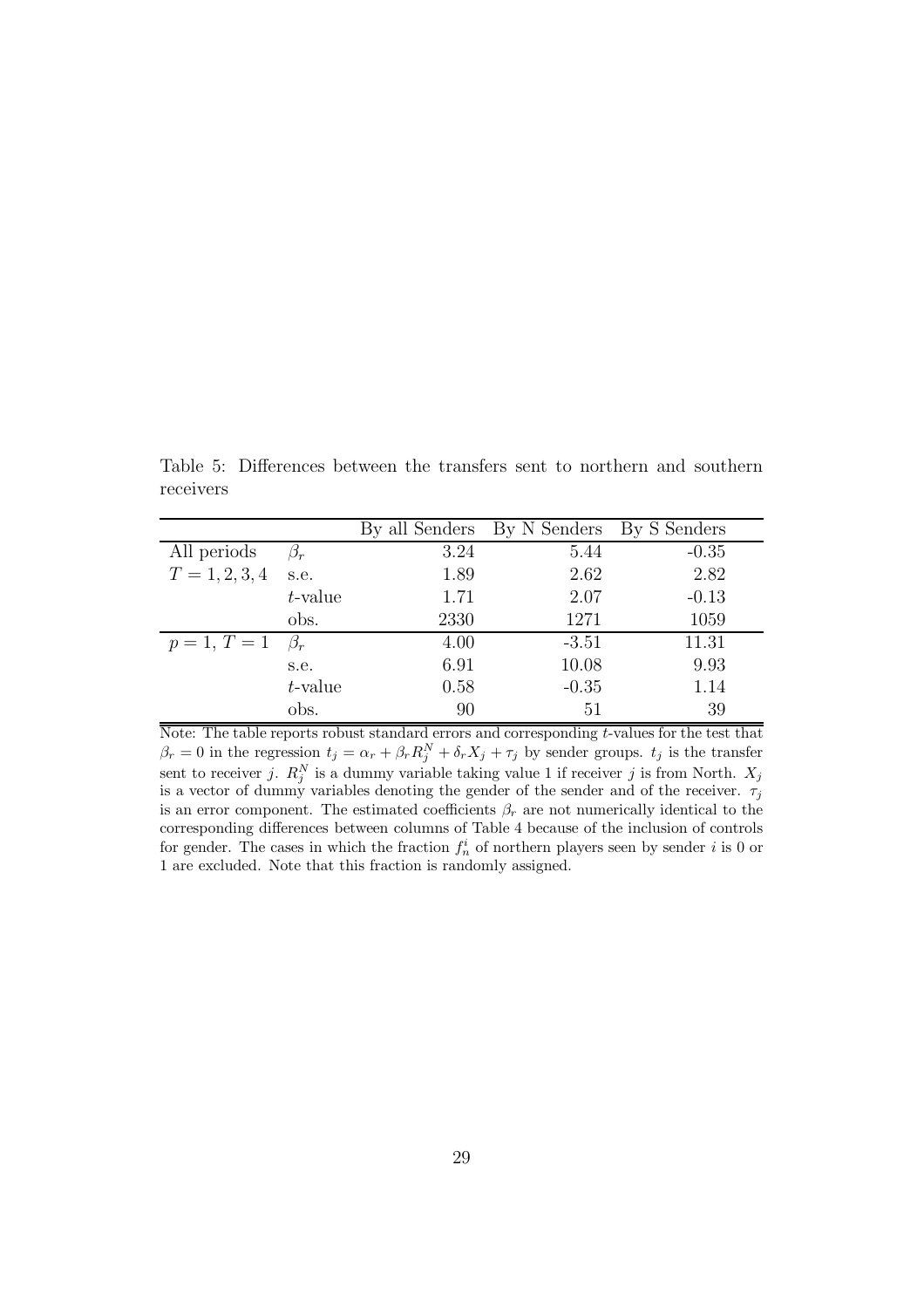Table 6: Differences between the transfers sent by northern and southern senders

|                              |            |       | To all Receivers To N Receivers To S Receivers |       |
|------------------------------|------------|-------|------------------------------------------------|-------|
| All periods                  |            | 10.35 | 12.24                                          | 5.92  |
| $T = 1, 2, 3, 4$             | s.e.       | 3.88  | 3.68                                           | 4.05  |
|                              | $t$ -value | 2.67  | 3.33                                           | 1.46  |
|                              | obs.       | 2310  | 1249                                           | 918   |
| $p = 1, T = 1 \quad \beta_s$ |            | 12.80 | 7.64                                           | 28.41 |
|                              | s.e.       | 6.97  | 8.62                                           | 11.62 |
|                              | $t$ -value | 1.84  | 0.89                                           | 2.45  |
|                              | obs.       | 87    | 53                                             | 29    |

Note: The table reports robust standard errors and corresponding  $t$ -values for the test that  $\beta_s = 0$  in the regression  $t_i = \alpha_s + \beta_s S_i^N + \delta_s X_i + \theta_i$ , by receiver groups.  $t_i$  is the transfer sent by sender *i*.  $S_i^N$  is a dummy variable taking value 1 if sender *i* is from North.  $X_i$  denotes the gender of the sender. The gender of the receiver cannot be included in this case because of the presence of zero transfers, i.e. situations in which there is no receiver.  $\theta_i$  is an error component. The estimated coefficients  $\beta_s$  are not numerically identical to the corresponding differences between the rows of Table 4 because of the inclusion of controls for gender. The cases in which the fraction  $f_n^i$  of northern players seen by sender i is 0 or 1 are excluded. Since this exclusion restriction operates differently from the perspective of senders and receivers, the number of observations in Tables 5 and 6 differ. Note that this fraction is randomly assigned.

Table 7: Differences in the return ratio chosen by northern and southern receivers

|                         |            |       | For all senders For N senders For S senders |          |
|-------------------------|------------|-------|---------------------------------------------|----------|
| All periods             | $\gamma_r$ | 0.017 | 0.028                                       | $-0.011$ |
| $T = 1, 2, 3, 4$        | s.e.       | 0.023 | 0.033                                       | 0.032    |
|                         | $t$ -value | 0.75  | 0.86                                        | $-0.34$  |
|                         | obs.       | 2167  | 1215                                        | 952      |
| $p = 1, T = 1 \gamma_r$ |            | 0.108 | 0.166                                       | 0.045    |
|                         | s.e.       | 0.063 | 0.086                                       | 0.110    |
|                         | $t$ -value | 1.72  | 1.93                                        | 0.41     |
|                         | obs.       | 82    | 49                                          | 33       |

Note: The table reports robust standard errors and corresponding t-values for the test that  $\gamma_r = 0$  in the regression  $r_i = \delta + \gamma_r R_i^N + \eta_r X_i + \rho_i$  by sender groups.  $r_i$  is the return ratio chosen by the receiver for the sender *i*.  $R_i^N$  is a dummy variable taking value 1 if the receiver chosen by sender  $i$  is from North.  $X_i$  is a vector of dummy variables denoting the gender of the sender and of the receiver.  $\rho_i$  is an error component. The cases in which the fraction  $f_n^i$  of northern players seen by sender i is 0 or 1 are excluded. Note that this fraction is randomly assigned.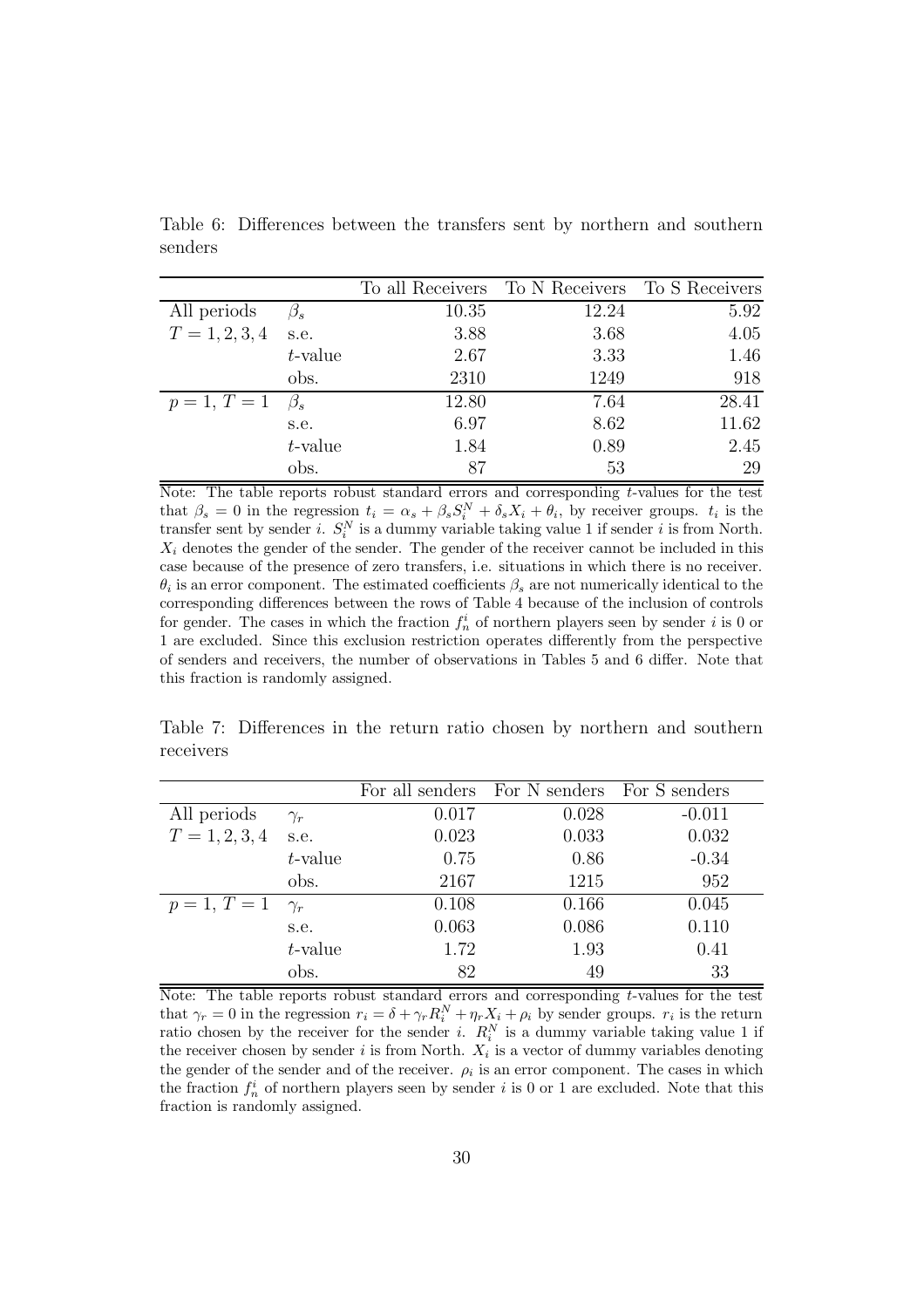| period 2          |            |       | all senders N senders S senders |       |  |
|-------------------|------------|-------|---------------------------------|-------|--|
| N chosen in $p=1$ | $\Box$     | 0.169 | 0.212                           | 0.101 |  |
|                   | s.e.       | 0.032 | 0.038                           | 0.055 |  |
|                   | $p$ -value | 0.000 | 0.000                           | 0.034 |  |
|                   | obs.       | 204   | 125                             | 79    |  |
| S chosen in $p=1$ | - D        | 0.086 | 0.065                           | 0.109 |  |
|                   | s.e.       | 0.038 | 0.059                           | 0.048 |  |
|                   | $p$ -value | 0.012 | 0.136                           | 0.013 |  |
|                   | obs.       | 165   | 85                              | 80    |  |

Table 8: Reinforcement of deviations from random choice with respect to previous choices

Note: This table tests whether the choice of a sender in the second period differs from randomness conditioning on the choice made in the first period. The equation  $R_i^N - f_i^N =$  $D + u_i$  is estimated, by sender groups, only on the observations for the second period of all treatments and separately for the cases in which North or South was chosen in the first period.

 $R_i^N$  is a dummy variable taking value 1 if the receiver chosen by sender i is from North and 0 otherwise.  $f_i^N$  is the frequency of northern players seen by sender i in her group.  $D$  is a constant parameter to be estimated.  $u_i$  is an error component Standard errors are robust and take care of within-individual correlation of the error component.  $p$ -values are for the test that  $D=0$ . The cases in which  $f_n^i$  is 0 or 1 are excluded. Note that  $f_n^i$  is randomly assigned

The coefficients reported in "S chosen in  $p-1$ " were multiplied with (-1) so that a positive sign indicates reinforcement of a southern choice.

|             |      | $T=1$ $T=2$ $T=3$ |      | $T=4$ |
|-------------|------|-------------------|------|-------|
| $\bar{r}_N$ | 0.51 | 0.51              | 0.50 | 0.56  |
| obs.        | 57   | 58                | 59   | 59    |
| $\bar{r}_S$ | 0.47 | 0.49              | 0.48 | 0.51  |
| obs.        | 47   | 47                | 47   | 50    |
| $p$ -value  | 0.46 | 0.78              | 0.60 | 0.22  |

 $\overline{a}$ 

Table 9: Return ratios over treatments

Note: The table reports, for each treatment, the average return ratios chosen by northern and southern receivers. The reported figures are computed by first averaging the return ratios of each subject in a given treatment and then by averaging across subjects in each region, that is:  $\bar{r}_{K,T=\tau} = 1/M \sum_{i=1}^{M} \bar{r}_{i,T=\tau}$ , where  $\bar{r}_{i,T=\tau}$  is the average ratio that subject i returned in treatment  $T = \tau$  and M is the number of individuals from region K that received a transfer at least once in that treatment. K stands for North and South, respectively. p-values are for the test on the equality of  $\bar{r}_N$  and  $\bar{r}_S$ , controlling for gender.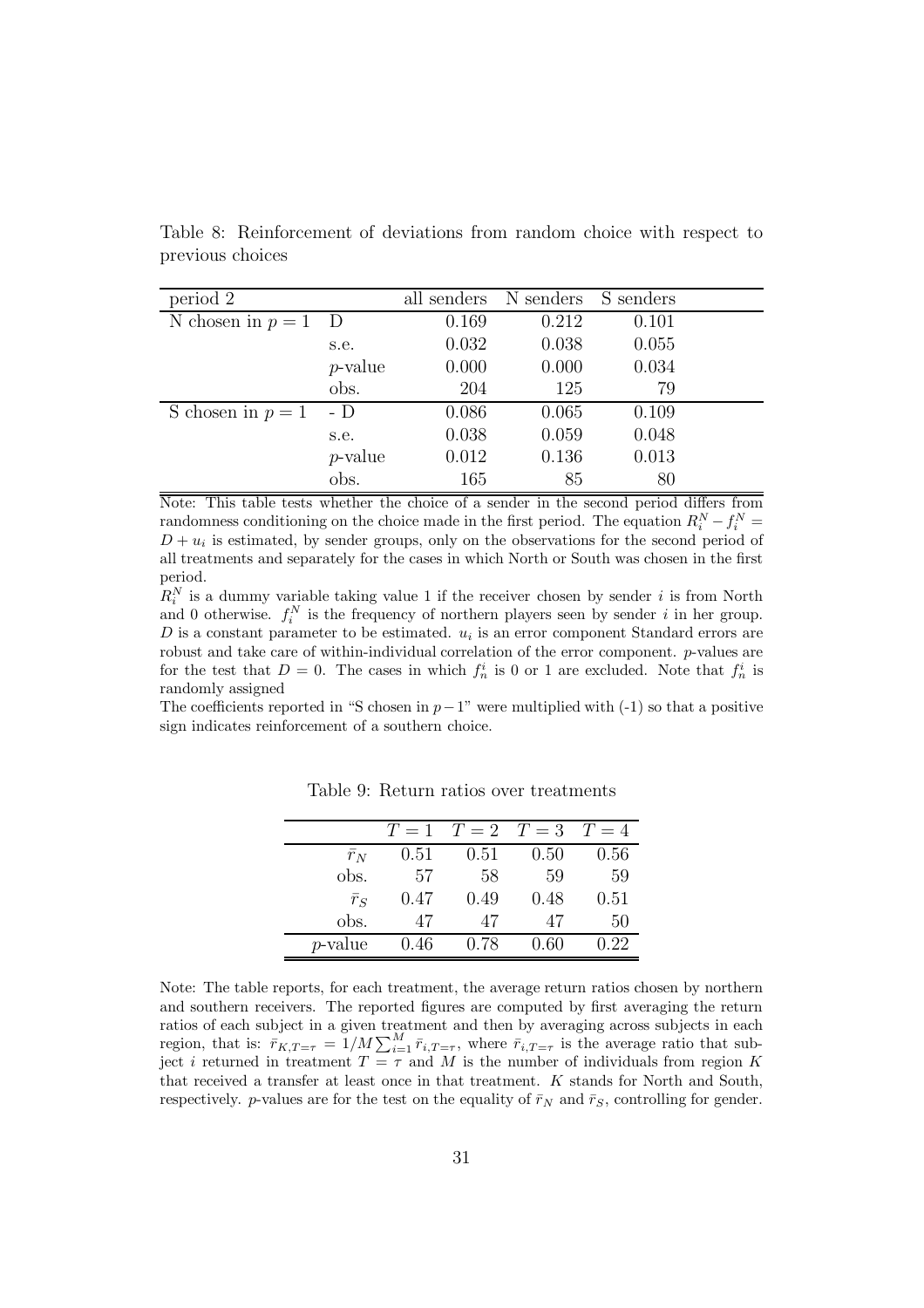|                                                           | period 2             |                     |                     | all periods         |
|-----------------------------------------------------------|----------------------|---------------------|---------------------|---------------------|
|                                                           | 1                    | 2                   | 3                   | 4                   |
| $d_{ijp-1}=1$                                             | 3.38<br>$(.39)$ ***  | 2.02<br>$(.31)$ *** | 3.34<br>$(.16)$ *** | 1.74<br>$(.12)$ *** |
| $d_{jip-1} = 1$                                           | 6.83<br>$(1.06)$ *** | 4.56<br>$(.85)$ *** | 4.51<br>$(.30)$ *** | 2.93<br>$(.27)$ *** |
| $d_{ijp-1} = 1 \wedge 1\{r_{ijp-1} \geq \text{med}(r)\}\$ |                      | 3.32<br>$(.79)$ *** |                     | 3.71<br>$(.39)$ *** |
| $d_{iip-1} = 1 \wedge 1\{t_{iip-1} \ge \text{med}(t)\}\$  |                      | 3.06<br>$(.82)$ *** |                     | 2.38<br>$(.27)$ *** |
| Obs.                                                      | 1728                 | 1728                | 8180                | 8180                |
| Pseudo $R^2$                                              | 0.26                 | 0.3                 | 0.26                | 0.3                 |
| Correct Predictions                                       | 0.63                 | 0.64                | 0.60                | 0.62                |

Table 10: Reciprocation of previous positive experiences

Note:  $d_{ijp-1} = 1$  denotes the event that i has chosen j in the previous period, and  $d_{jip-1} = 1$  means j has chosen i in the previous period. " $\wedge$ " is the logical "and" operator, and 1{...} is the indicator function which takes value one if the expression inside the parenthesis is true. "med()" is the median of the variable. Reported values are odds ratios, standard errors in parenthesis. \*, \*\*\*, \*\*\* denote significance equal to the 10, 5 and 1 percent level of a test that the odds ratio is one. Control variables included are: age and siblings of all 4 players, gender and nationality of  $i$  interacted with the attributes of  $j$ . Pseudo  $R^2$  is the percent of variance explained by the model compared to a model which includes a constant only. Correct predictions indicates the share of observations in which the highest estimated probability  $\hat{p}_i$  coincides with the actual choice. See Appendix B for further details.

|                 | $T=4$ | $T=5$ | $T=6$ |
|-----------------|-------|-------|-------|
| $t_N$           | 85    | 68    | 82    |
| $t_S$           | 78    | 65    | 80    |
| $r_N$           | 0.56  | 0.38  | 0.48  |
| $r_S$           | 0.51  | 0.39  | 0.50  |
| $\pi_{N,total}$ | 274   | 226   | 264   |
| $\pi_{S,total}$ | 251   | 241   | 259   |

Table 11: Descriptive statistics for treatments  $T = 4$ ,  $T = 5$  and  $T = 6$ 

Note:  $t_K$  is the average transfer made by senders of region  $\overline{K}$ ,  $r_K$  is the average return ratio chosen by receivers of region K, and  $\pi_{K,total}$  is the average total payoff earned by subjects of region  $K$ .  $K$  is equal to  $N$  or  $S$  denoting North and South respectively. In treatment 5 senders were not allowed to choose a partner.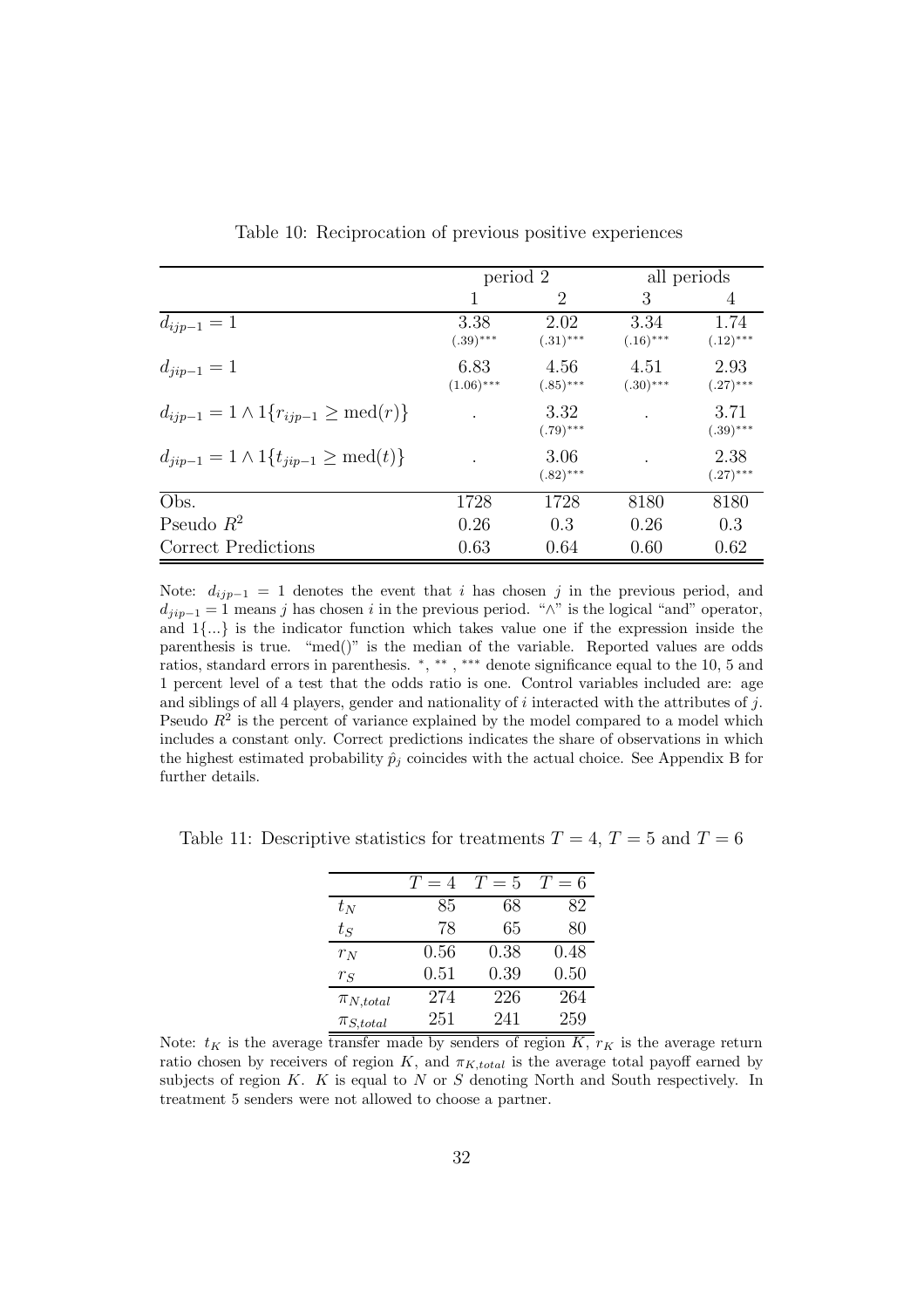

Figure 1: Deviation from randomness towards North (first 4 treatments)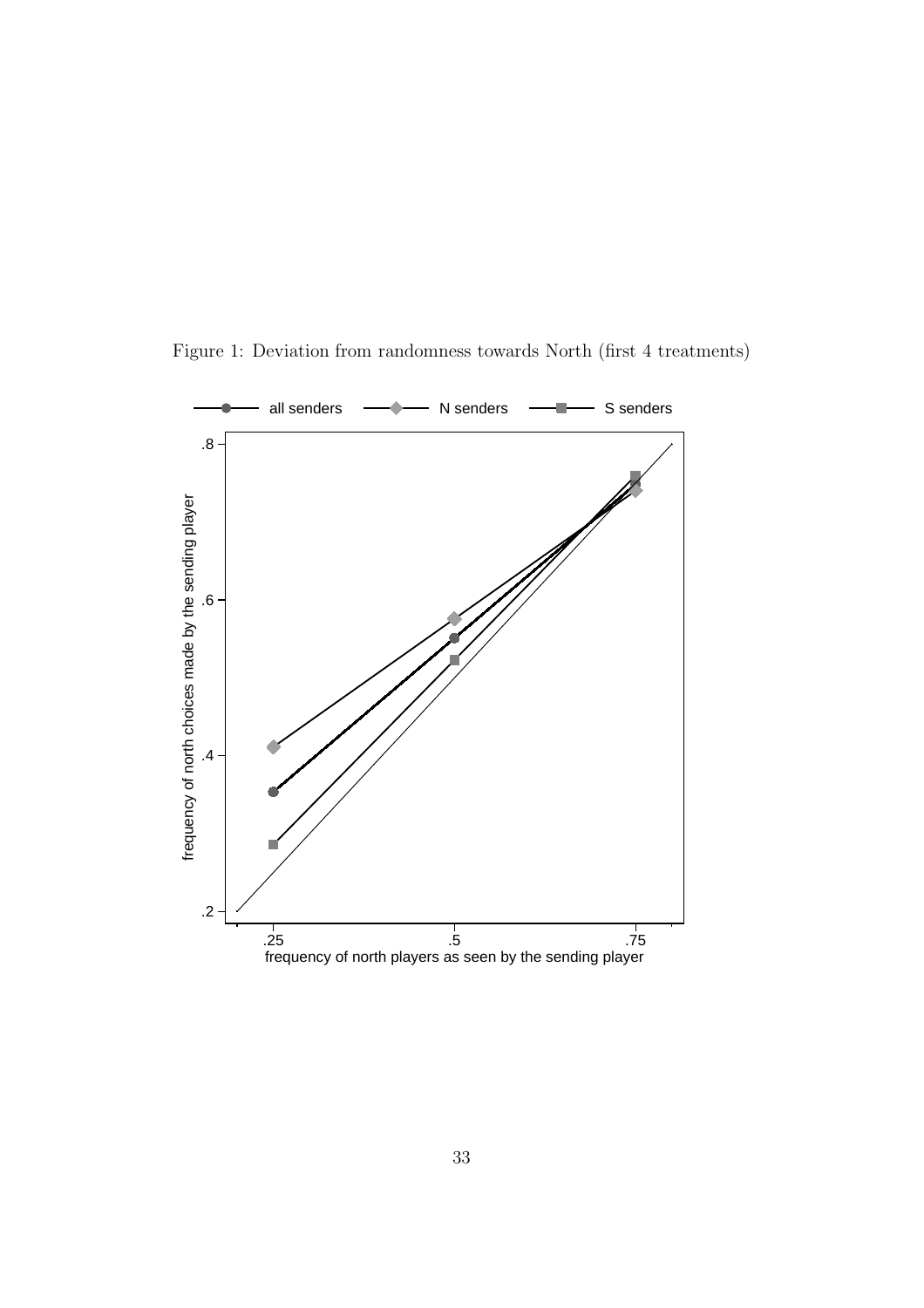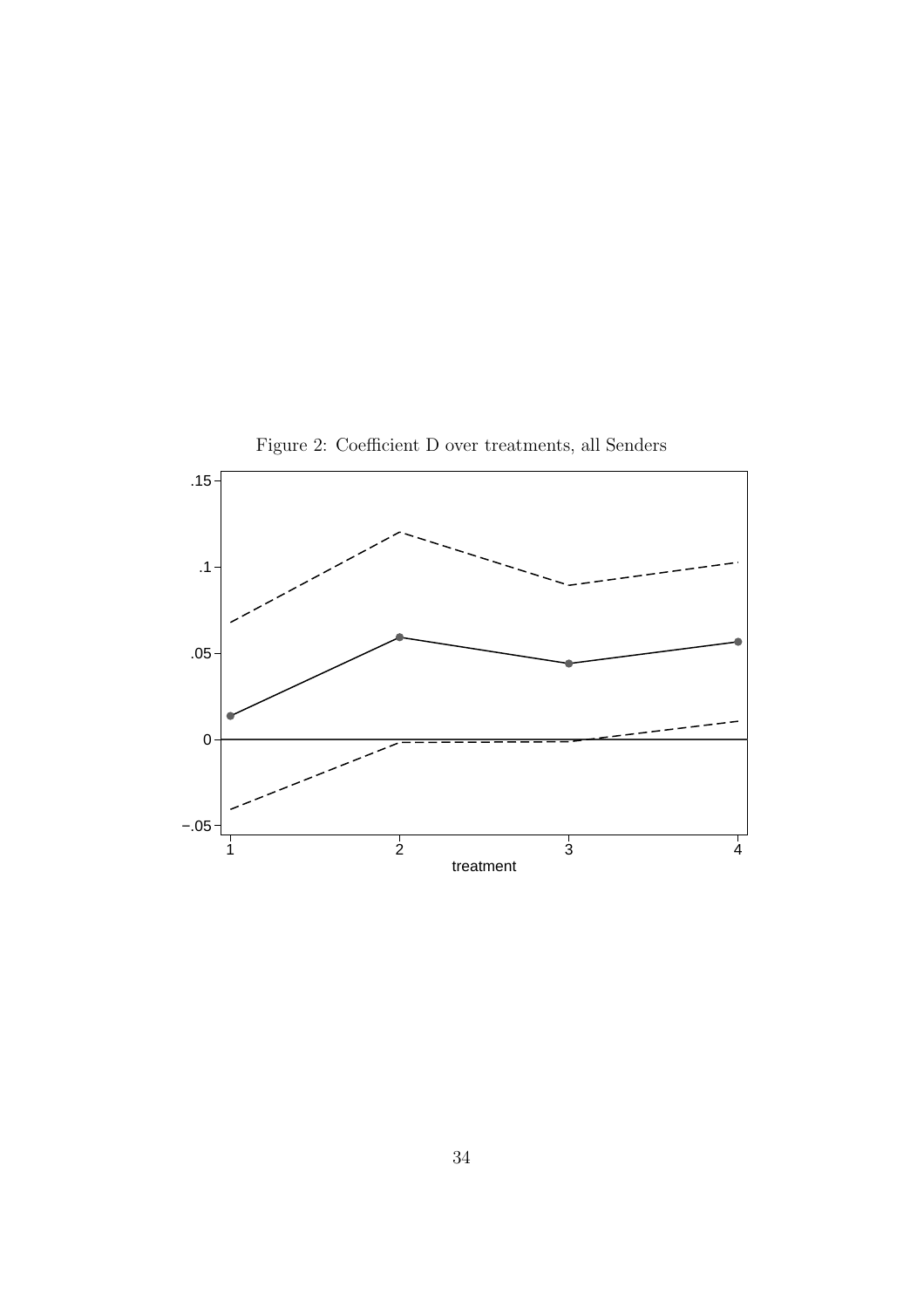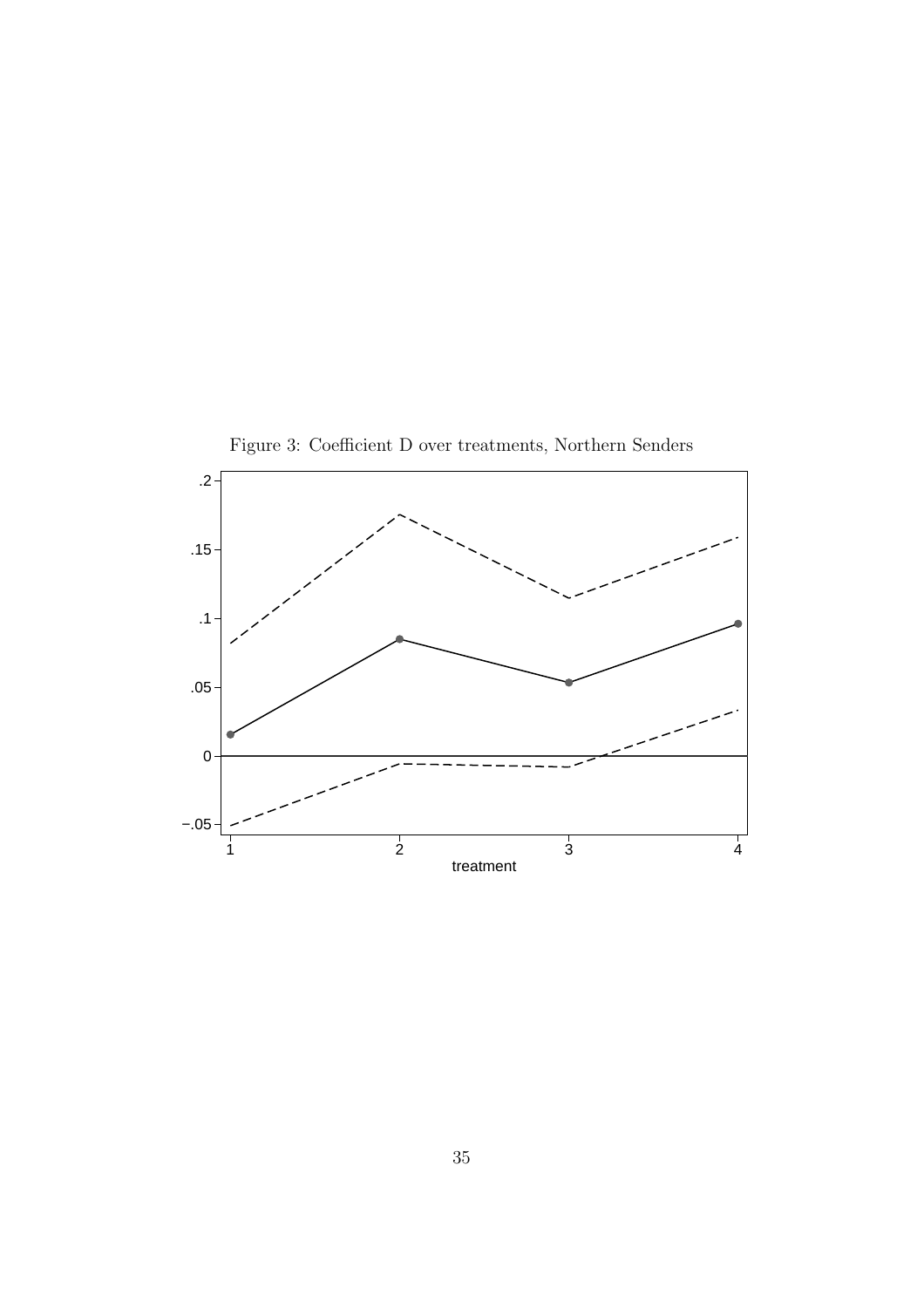

Figure 4: Coefficient D over treatments, Southern Senders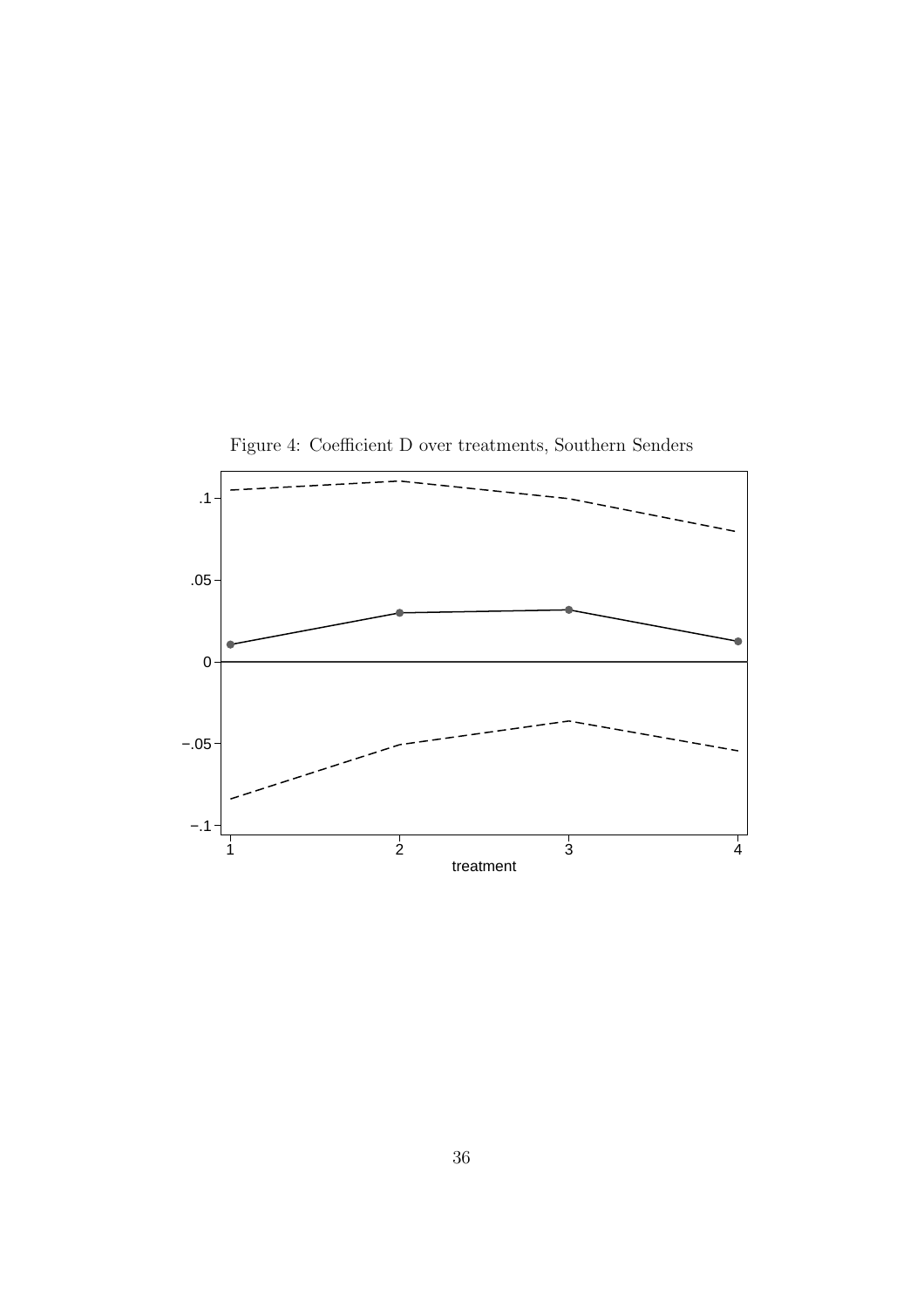

37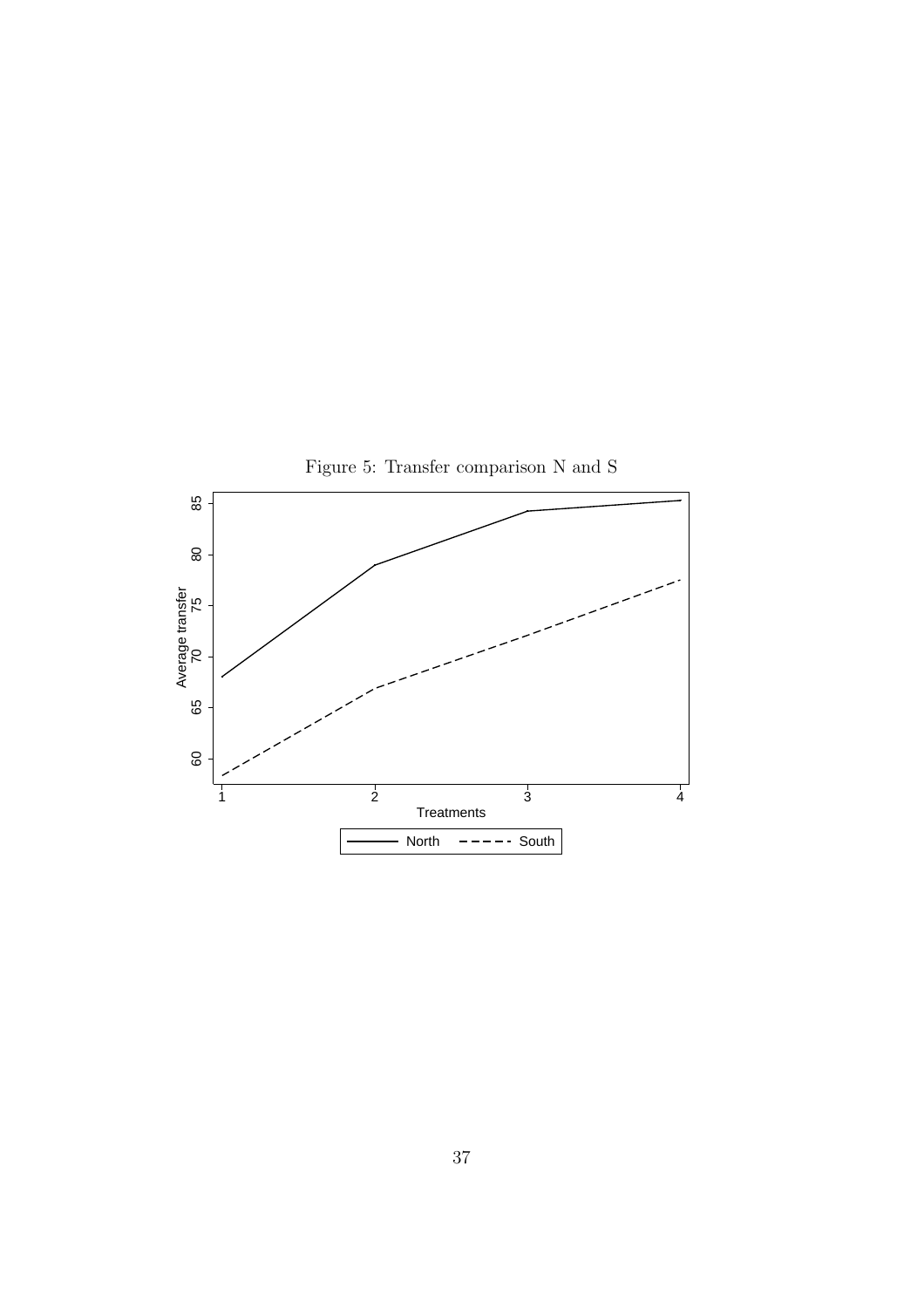

Figure 6: Correlation of Trust and Trustworthiness, all Senders